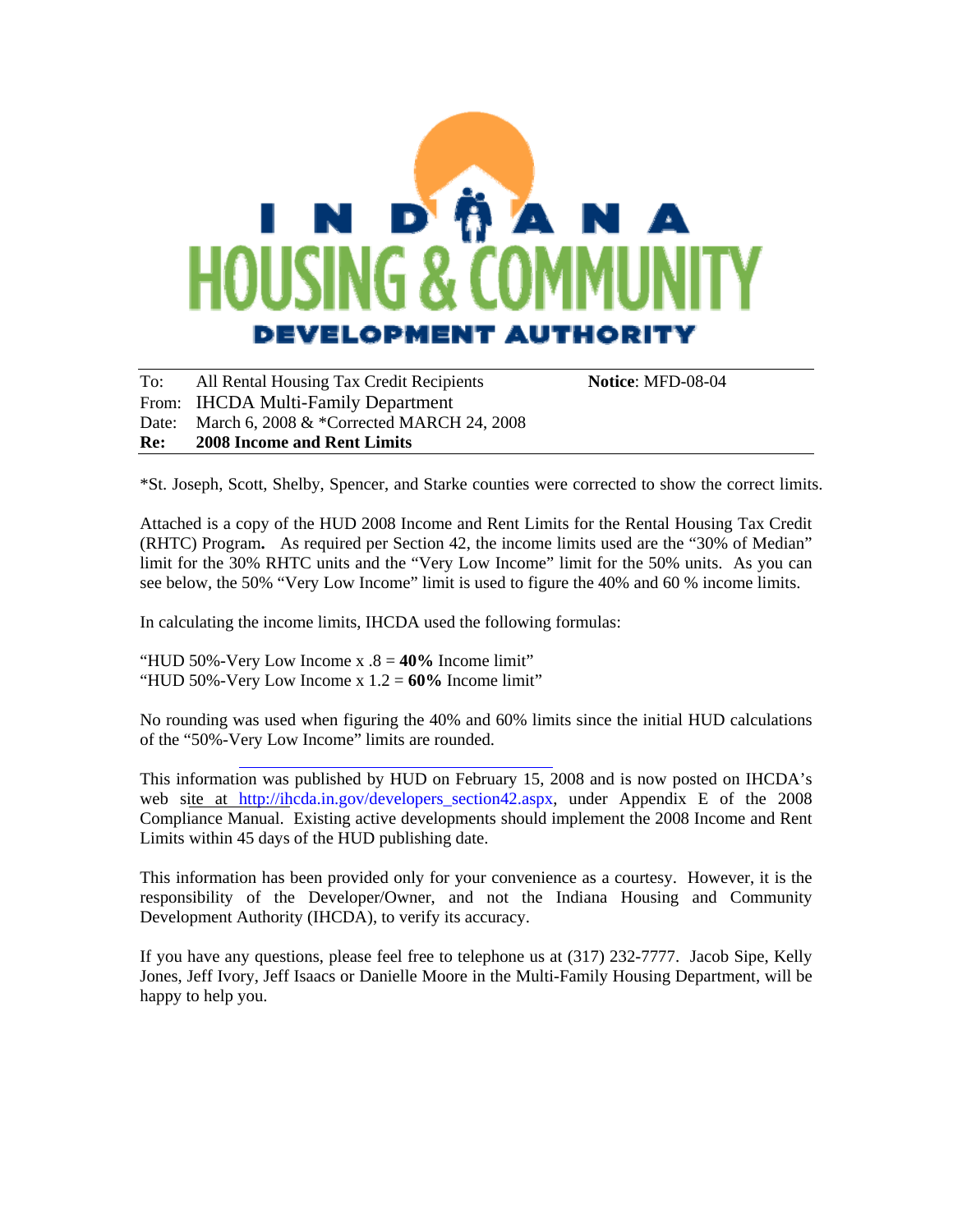| <b>COUNTY INCOME LIMITS</b> |               |                           |                    |                             |                            |                            |                            |                             |                             |                            |     |     |           |       | <b>COUNTY RENT LIMITS</b> |       |       |
|-----------------------------|---------------|---------------------------|--------------------|-----------------------------|----------------------------|----------------------------|----------------------------|-----------------------------|-----------------------------|----------------------------|-----|-----|-----------|-------|---------------------------|-------|-------|
| <b>COUNTY</b>               | SET-<br>ASIDE | <b>ONE</b><br><b>PRSN</b> | TWO<br><b>PRSN</b> | <b>THREE</b><br><b>PRSN</b> | <b>FOUR</b><br><b>PRSN</b> | <b>FIVE</b><br><b>PRSN</b> | ${\bf SIX}$<br><b>PRSN</b> | <b>SEVEN</b><br><b>PRSN</b> | <b>EIGHT</b><br><b>PRSN</b> | <b>NINE</b><br><b>PRSN</b> | EFF |     | 1 BR 2 BR | 3 BR  | 4 BR 5 BR                 |       | 6 BR  |
|                             |               |                           |                    |                             |                            |                            |                            |                             |                             |                            |     |     |           |       |                           |       |       |
|                             | 30%           | 12,550                    | 14,350             | 16,150                      | 17,950                     | 19,400                     | 20,800                     | 22,250                      | 23,700                      | 25,130                     | 313 | 336 | 403       | 466   | 520                       | 574   | 628   |
|                             | 40%           | 16,760                    | 19,120             | 21,520                      | 23,920                     | 25,840                     | 27,760                     | 29,680                      | 31,560                      | 33,488                     | 419 | 448 | 538       | 622   | 694                       | 765   | 837   |
| <b>ADAMS</b>                | 50%           | 20,950                    | 23,900             | 26,900                      | 29,900                     | 32,300                     | 34,700                     | 37,100                      | 39,450                      | 41,860                     | 523 | 560 | 672       | 777   | 867                       | 956   | 1,046 |
|                             | 60%           | 25,140                    | 28,680             | 32,280                      | 35,880                     | 38,760                     | 41,640                     | 44,520                      | 47,340                      | 50,232                     | 628 | 672 | 807       | 933   | 1,041                     | 1,148 | 1,255 |
|                             |               |                           |                    |                             |                            |                            |                            |                             |                             |                            |     |     |           |       |                           |       |       |
|                             | 30%           | 12,900                    | 14,700             | 16,550                      | 18,400                     | 19,850                     | 21,350                     | 22,800                      | 24,300                      | 25,760                     | 322 | 345 | 413       | 478   | 533                       | 588   | 644   |
|                             | 40%           | 17,160                    | 19,600             | 22,080                      | 24,520                     | 26,480                     | 28,440                     | 30,400                      | 32,360                      | 34,328                     | 429 | 459 | 552       | 637   | 711                       | 784   | 858   |
| <b>ALLEN</b>                | 50%           | 21,450                    | 24,500             | 27,600                      | 30,650                     | 33,100                     | 35,550                     | 38,000                      | 40,450                      | 42,910                     | 536 | 574 | 690       | 796   | 888                       | 980   | 1,072 |
|                             | 60%           | 25,740                    | 29,400             | 33,120                      | 36,780                     | 39,720                     | 42,660                     | 45,600                      | 48,540                      | 51,492                     | 643 | 689 | 828       | 956   | 1,066                     | 1,176 | 1,287 |
|                             |               |                           |                    |                             |                            |                            |                            |                             |                             |                            |     |     |           |       |                           |       |       |
|                             | 30%           | 13,350                    | 15,250             | 17,150                      | 19,050                     | 20,550                     | 22,100                     | 23,600                      | 25,150                      | 26,670                     | 333 | 357 | 428       | 495   | 552                       | 609   | 666   |
|                             | 40%           | 17,800                    | 20,320             | 22,880                      | 25,400                     | 27,440                     | 29,480                     | 31,480                      | 33,520                      | 35,560                     | 445 | 476 | 572       | 660   | 737                       | 812   | 889   |
| <b>BARTHOLOMEW</b>          | 50%           | 22,250                    | 25,400             | 28,600                      | 31,750                     | 34,300                     | 36,850                     | 39,350                      | 41,900                      | 44,450                     | 556 | 595 | 715       | 825   | 921                       | 1,015 | 1,111 |
|                             | 60%           | 26,700                    | 30,480             | 34,320                      | 38,100                     | 41,160                     | 44,220                     | 47,220                      | 50,280                      | 53,340                     | 667 | 714 | 858       | 990   | 1,105                     | 1,218 | 1,333 |
|                             |               |                           |                    |                             |                            |                            |                            |                             |                             |                            |     |     |           |       |                           |       |       |
|                             | 30%           | 12,550                    | 14,350             | 16,150                      | 17,950                     | 19,400                     | 20,800                     | 22,250                      | 23,700                      | 25,130                     | 313 | 336 | 403       | 466   | 520                       | 574   | 628   |
|                             | 40%           | 16,760                    | 19,160             | 21,560                      | 23,960                     | 25,880                     | 27,800                     | 29,720                      | 31,640                      | 33,544                     | 419 | 449 | 539       | 623   | 695                       | 767   | 838   |
| <b>BENTON</b>               | 50%           | 20,950                    | 23,950             | 26,950                      | 29,950                     | 32,350                     | 34,750                     | 37,150                      | 39,550                      | 41,930                     | 523 | 561 | 673       | 778   | 868                       | 958   | 1,048 |
|                             | 60%           | 25,140                    | 28,740             | 32,340                      | 35,940                     | 38,820                     | 41,700                     | 44,580                      | 47,460                      | 50,316                     | 628 | 673 | 808       | 934   | 1,042                     | 1,150 | 1,257 |
|                             |               |                           |                    |                             |                            |                            |                            |                             |                             |                            |     |     |           |       |                           |       |       |
|                             | 30%           | 11,250                    | 12,850             | 14,450                      | 16,050                     | 17,350                     | 18,600                     | 19,900                      | 21,200                      | 22,470                     | 281 | 301 | 361       | 417   | 465                       | 513   | 561   |
|                             | 40%           | 15,000                    | 17,120             | 19,280                      | 21,400                     | 23,120                     | 24,840                     | 26,520                      | 28,240                      | 29,960                     | 375 | 401 | 482       | 556   | 621                       | 684   | 749   |
| <b>BLACKFORD</b>            | 50%           | 18,750                    | 21,400             | 24,100                      | 26,750                     | 28,900                     | 31,050                     | 33,150                      | 35,300                      | 37,450                     | 468 | 501 | 602       | 695   | 776                       | 855   | 936   |
|                             | 60%           | 22,500                    | 25,680             | 28,920                      | 32,100                     | 34,680                     | 37,260                     | 39,780                      | 42,360                      | 44,940                     | 562 | 602 | 723       | 834   | 931                       | 1,026 | 1,123 |
|                             |               |                           |                    |                             |                            |                            |                            |                             |                             |                            |     |     |           |       |                           |       |       |
|                             | 30%           | 13,700                    | 15,650             | 17,600                      | 19,550                     | 21,100                     | 22,700                     | 24,250                      | 25,800                      | 27,370                     | 342 | 366 | 440       | 508   | 567                       | 625   | 684   |
|                             | 40%           | 18,240                    | 20,840             | 23,440                      | 26,040                     | 28,120                     | 30,200                     | 32,280                      | 34,360                      | 36,456                     | 456 | 488 | 586       | 677   | 755                       | 833   | 911   |
| <b>BOONE</b>                | 50%           | 22,800                    | 26,050             | 29,300                      | 32,550                     | 35,150                     | 37,750                     | 40,350                      | 42,950                      | 45,570                     | 570 | 610 | 732       | 846   | 943                       | 1,041 | 1,139 |
|                             | 60%           | 27,360                    | 31,260             | 35,160                      | 39,060                     | 42,180                     | 45,300                     | 48,420                      | 51,540                      | 54,684                     | 684 | 732 | 879       | 1,015 | 1,132                     | 1,249 | 1,367 |
|                             |               |                           |                    |                             |                            |                            |                            |                             |                             |                            |     |     |           |       |                           |       |       |
|                             | 30%           | 13,700                    | 15,650             | 17,600                      | 19,550                     | 21,100                     | 22,700                     | 24,250                      | 25,800                      | 27,370                     | 342 | 366 | 440       | 508   | 567                       | 625   | 684   |
|                             | 40%           | 18,240                    | 20,840             | 23,440                      | 26,040                     | 28,120                     | 30,200                     | 32,280                      | 34,360                      | 36,456                     | 456 | 488 | 586       | 677   | 755                       | 833   | 911   |
| <b>BROWN</b>                | 50%           | 22,800                    | 26,050             | 29,300                      | 32,550                     | 35,150                     | 37,750                     | 40,350                      | 42,950                      | 45,570                     | 570 | 610 | 732       | 846   | 943                       | 1,041 | 1,139 |
|                             | 60%           | 27,360                    | 31,260             | 35,160                      | 39,060                     | 42,180                     | 45,300                     | 48,420                      | 51,540                      | 54,684                     | 684 | 732 | 879       | 1,015 | 1,132                     | 1,249 | 1,367 |
|                             |               |                           |                    |                             |                            |                            |                            |                             |                             |                            |     |     |           |       |                           |       |       |
|                             | 30%           | 12,400                    | 14,150             | 15,950                      | 17,700                     | 19,100                     | 20,550                     | 21,950                      | 23,350                      | 24,780                     | 310 | 331 | 398       | 460   | 513                       | 566   | 619   |
|                             | 40%           | 16,520                    | 18,880             | 21,240                      | 23,600                     | 25,480                     | 27,360                     | 29,280                      | 31,160                      | 33,040                     | 413 | 442 | 531       | 613   | 684                       | 755   | 826   |
| <b>CARROLL</b>              | 50%           | 20,650                    | 23,600             | 26,550                      | 29,500                     | 31,850                     | 34,200                     | 36,600                      | 38,950                      | 41,300                     | 516 | 553 | 663       | 766   | 855                       | 944   | 1,032 |
|                             | 60%           | 24,780                    | 28,320             | 31,860                      | 35,400                     | 38,220                     | 41,040                     | 43,920                      | 46,740                      | 49,560                     | 619 | 663 | 796       | 920   | 1,026                     | 1,133 | 1,239 |
|                             |               |                           |                    |                             |                            |                            |                            |                             |                             |                            |     |     |           |       |                           |       |       |
|                             | 30%           | 11,450                    | 13,100             | 14,700                      | 16,350                     | 17,650                     | 18,950                     | 20,250                      | 21,600                      | 22,890                     | 286 | 306 | 367       | 425   | 473                       | 523   | 572   |
|                             | 40%           | 15,280                    | 17,440             | 19,640                      | 21,800                     | 23,560                     | 25,280                     | 27,040                      | 28,760                      | 30,520                     | 382 | 409 | 491       | 567   | 632                       | 697   | 763   |
| CASS                        | 50%           | 19,100                    | 21,800             | 24,550                      | 27,250                     | 29,450                     | 31,600                     | 33,800                      | 35,950                      | 38,150                     | 477 | 511 | 613       | 708   | 790                       | 871   | 953   |
|                             | 60%           | 22,920                    | 26,160             | 29,460                      | 32,700                     | 35,340                     | 37,920                     | 40,560                      | 43,140                      | 45,780                     | 573 | 613 | 736       | 850   | 948                       | 1,046 | 1,144 |
|                             |               |                           |                    |                             |                            |                            |                            |                             |                             |                            |     |     |           |       |                           |       |       |
|                             | 30%           | 12,450                    | 14,250             | 16,000                      | 17,800                     | 19,200                     | 20,650                     | 22,050                      | 23,500                      | 24,920                     | 311 | 333 | 400       | 462   | 516                       | 569   | 623   |
|                             | 40%           | 16,640                    | 19,000             | 21,400                      | 23,760                     | 25,680                     | 27,560                     | 29,480                      | 31,360                      | 33,264                     | 416 | 445 | 535       | 618   | 689                       | 760   | 831   |
| <b>CLARK</b>                | 50%           | 20,800                    | 23,750             | 26,750                      | 29,700                     | 32,100                     | 34,450                     | 36,850                      | 39,200                      | 41,580                     | 520 | 556 | 668       | 772   | 861                       | 950   | 1,039 |
|                             | 60%           | 24,960                    | 28,500             | 32,100                      | 35,640                     | 38,520                     | 41,340                     | 44,220                      | 47,040                      | 49,896                     | 624 | 668 | 802       | 927   | 1,033                     | 1,140 | 1,247 |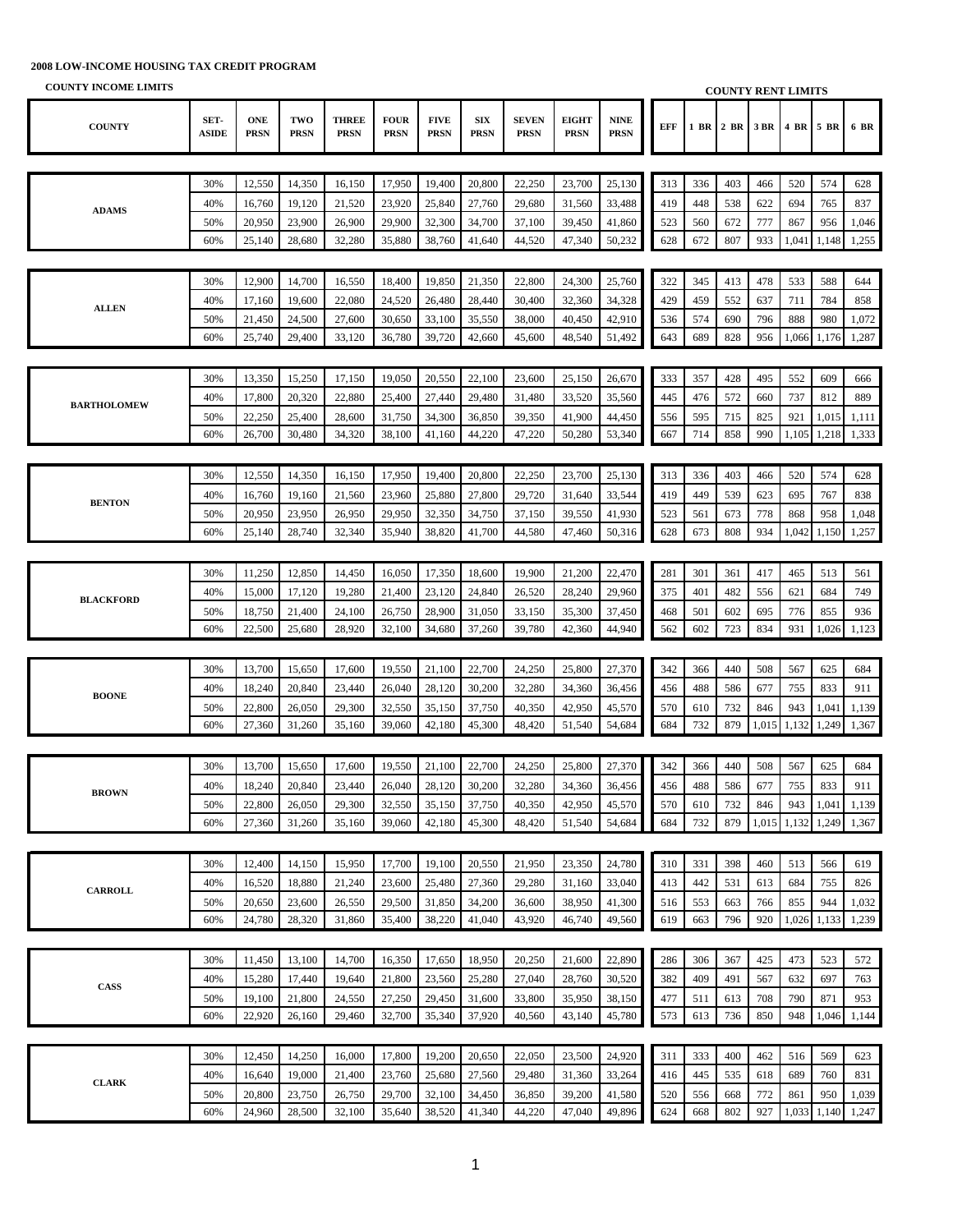| <b>COUNTY INCOME LIMITS</b> |                      |                           |                    |                             |                            |                            |                           |                             |                             |                            |     |     | <b>COUNTY RENT LIMITS</b> |       |       |           |       |
|-----------------------------|----------------------|---------------------------|--------------------|-----------------------------|----------------------------|----------------------------|---------------------------|-----------------------------|-----------------------------|----------------------------|-----|-----|---------------------------|-------|-------|-----------|-------|
| <b>COUNTY</b>               | SET-<br><b>ASIDE</b> | <b>ONE</b><br><b>PRSN</b> | TWO<br><b>PRSN</b> | <b>THREE</b><br><b>PRSN</b> | <b>FOUR</b><br><b>PRSN</b> | <b>FIVE</b><br><b>PRSN</b> | <b>SIX</b><br><b>PRSN</b> | <b>SEVEN</b><br><b>PRSN</b> | <b>EIGHT</b><br><b>PRSN</b> | <b>NINE</b><br><b>PRSN</b> | EFF |     | 1 BR 2 BR                 | 3 BR  |       | 4 BR 5 BR | 6 BR  |
|                             |                      |                           |                    |                             |                            |                            |                           |                             |                             |                            |     |     |                           |       |       |           |       |
|                             | 30%                  | 11,250                    | 12,850             | 14,450                      | 16,050                     | 17,350                     | 18,600                    | 19,900                      | 21,200                      | 22,470                     | 281 | 301 | 361                       | 417   | 465   | 513       | 561   |
|                             | 40%                  | 15,000                    | 17,120             | 19,280                      | 21,400                     | 23,120                     | 24,840                    | 26,520                      | 28,240                      | 29,960                     | 375 | 401 | 482                       | 556   | 621   | 684       | 749   |
| <b>CLAY</b>                 | 50%                  | 18,750                    | 21,400             | 24,100                      | 26,750                     | 28,900                     | 31,050                    | 33,150                      | 35,300                      | 37,450                     | 468 | 501 | 602                       | 695   | 776   | 855       | 936   |
|                             | 60%                  | 22,500                    | 25,680             | 28,920                      | 32,100                     | 34,680                     | 37,260                    | 39,780                      | 42,360                      | 44,940                     | 562 | 602 | 723                       | 834   | 931   | 1,026     | 1,123 |
|                             |                      |                           |                    |                             |                            |                            |                           |                             |                             |                            |     |     |                           |       |       |           |       |
|                             | 30%                  | 12,450                    | 14,250             | 16,000                      | 17,800                     | 19,200                     | 20,650                    | 22,050                      | 23,500                      | 24,920                     | 311 | 333 | 400                       | 462   | 516   | 569       | 623   |
|                             | 40%                  | 16,600                    | 18,960             | 21,360                      | 23,720                     | 25,600                     | 27,520                    | 29,400                      | 31,320                      | 33,208                     | 415 | 444 | 534                       | 616   | 688   | 759       | 830   |
| <b>CLINTON</b>              | 50%                  | 20,750                    | 23,700             | 26,700                      | 29,650                     | 32,000                     | 34,400                    | 36,750                      | 39,150                      | 41,510                     | 518 | 555 | 667                       | 770   | 860   | 948       | 1,037 |
|                             | 60%                  | 24,900                    | 28,440             | 32,040                      | 35,580                     | 38,400                     | 41,280                    | 44,100                      | 46,980                      | 49,812                     | 622 | 666 | 801                       | 924   | 1,032 | 1,138     | 1,245 |
|                             |                      |                           |                    |                             |                            |                            |                           |                             |                             |                            |     |     |                           |       |       |           |       |
|                             | 30%                  | 11,250                    | 12,850             | 14,450                      | 16,050                     | 17,350                     | 18,600                    | 19,900                      | 21,200                      | 22,470                     | 281 | 301 | 361                       | 417   | 465   | 513       | 561   |
|                             | 40%                  | 15,000                    | 17,120             | 19,280                      | 21,400                     | 23,120                     | 24,840                    | 26,520                      | 28,240                      | 29,960                     | 375 | 401 | 482                       | 556   | 621   | 684       | 749   |
| <b>CRAWFORD</b>             | 50%                  | 18,750                    | 21,400             | 24,100                      | 26,750                     | 28,900                     | 31,050                    | 33,150                      | 35,300                      | 37,450                     | 468 | 501 | 602                       | 695   | 776   | 855       | 936   |
|                             | 60%                  | 22,500                    | 25,680             | 28,920                      | 32,100                     | 34,680                     | 37,260                    | 39,780                      | 42,360                      | 44,940                     | 562 | 602 | 723                       | 834   | 931   | 1,026     | 1,123 |
|                             |                      |                           |                    |                             |                            |                            |                           |                             |                             |                            |     |     |                           |       |       |           |       |
|                             | 30%                  | 11,250                    | 12,850             | 14,450                      | 16,050                     | 17,350                     | 18,600                    | 19,900                      | 21,200                      | 22,470                     | 281 | 301 | 361                       | 417   | 465   | 513       | 561   |
|                             | 40%                  | 15,000                    | 17,120             | 19,280                      | 21,400                     | 23,120                     | 24,840                    | 26,520                      | 28,240                      | 29,960                     | 375 | 401 | 482                       | 556   | 621   | 684       | 749   |
| <b>DAVIESS</b>              | 50%                  | 18,750                    | 21,400             | 24,100                      | 26,750                     | 28,900                     | 31,050                    | 33,150                      | 35,300                      | 37,450                     | 468 | 501 | 602                       | 695   | 776   | 855       | 936   |
|                             | 60%                  | 22,500                    | 25,680             | 28,920                      | 32,100                     | 34,680                     | 37,260                    | 39,780                      | 42,360                      | 44,940                     | 562 | 602 | 723                       | 834   | 931   | 1,026     | 1,123 |
|                             |                      |                           |                    |                             |                            |                            |                           |                             |                             |                            |     |     |                           |       |       |           |       |
|                             | 30%                  | 13,900                    | 15,900             | 17,850                      | 19,850                     | 21,450                     | 23,050                    | 24,600                      | 26,200                      | 27,790                     | 347 | 372 | 446                       | 516   | 576   | 635       | 694   |
|                             | 40%                  | 18,520                    | 21,200             | 23,840                      | 26,480                     | 28,600                     | 30,720                    | 32,840                      | 34,960                      | 37,072                     | 463 | 496 | 596                       | 688   | 768   | 847       | 926   |
| <b>DEARBORN</b>             | 50%                  | 23,150                    | 26,500             | 29,800                      | 33,100                     | 35,750                     | 38,400                    | 41,050                      | 43,700                      | 46,340                     | 578 | 620 | 745                       | 860   | 960   | 1,059     | 1,158 |
|                             | 60%                  | 27,780                    | 31,800             | 35,760                      | 39,720                     | 42,900                     | 46,080                    | 49,260                      | 52,440                      | 55,608                     | 694 | 744 | 894                       | 1,032 | 1,152 | 1,271     | 1,390 |
|                             |                      |                           |                    |                             |                            |                            |                           |                             |                             |                            |     |     |                           |       |       |           |       |
|                             | 30%                  | 11,500                    | 13,150             | 14,800                      | 16,450                     | 17,750                     | 19,100                    | 20,400                      | 21,700                      | 23,030                     | 287 | 308 | 370                       | 427   | 477   | 526       | 575   |
|                             | 40%                  | 15,360                    | 17,520             | 19,720                      | 21,920                     | 23,680                     | 25,440                    | 27,200                      | 28,920                      | 30,688                     | 384 | 411 | 493                       | 570   | 636   | 701       | 767   |
| <b>DECATUR</b>              | 50%                  | 19,200                    | 21,900             | 24,650                      | 27,400                     | 29,600                     | 31,800                    | 34,000                      | 36,150                      | 38,360                     | 480 | 513 | 616                       | 712   | 795   | 876       | 959   |
|                             | 60%                  | 23,040                    | 26,280             | 29,580                      | 32,880                     | 35,520                     | 38,160                    | 40,800                      | 43,380                      | 46,032                     | 576 | 616 | 739                       | 855   | 954   | 1,052     | 1,150 |
|                             |                      |                           |                    |                             |                            |                            |                           |                             |                             |                            |     |     |                           |       |       |           |       |
|                             | 30%                  | 12,650                    | 14,500             | 16,300                      | 18,100                     | 19,550                     | 21,000                    | 22,450                      | 23,900                      | 25,340                     | 316 | 339 | 407                       | 470   | 525   | 579       | 633   |
|                             | 40%                  | 16,920                    | 19,320             | 21,760                      | 24,160                     | 26,080                     | 28,040                    | 29,960                      | 31,880                      | 33,824                     | 423 | 453 | 544                       | 628   | 701   | 773       | 845   |
| <b>DEKALB</b>               | 50%                  | 21,150                    | 24,150             | 27,200                      | 30,200                     | 32,600                     | 35,050                    | 37,450                      | 39,850                      | 42,280                     | 528 | 566 | 680                       | 785   | 876   | 966       | 1,057 |
|                             | 60%                  | 25,380                    | 28,980             | 32,640                      | 36,240                     | 39,120                     | 42,060                    | 44,940                      | 47,820                      | 50,736                     | 634 | 679 | 816                       | 942   | 1,051 | 1,159     | 1,268 |
|                             |                      |                           |                    |                             |                            |                            |                           |                             |                             |                            |     |     |                           |       |       |           |       |
|                             | 30%                  | 11,250                    | 12,850             | 14,450                      | 16,050                     | 17,350                     | 18,600                    | 19,900                      | 21,200                      | 22,470                     | 281 | 301 | 361                       | 417   | 465   | 513       | 561   |
| <b>DELAWARE</b>             | 40%                  | 15,000                    | 17,120             | 19,280                      | 21,400                     | 23,120                     | 24,840                    | 26,520                      | 28,240                      | 29,960                     | 375 | 401 | 482                       | 556   | 621   | 684       | 749   |
|                             | 50%                  | 18,750                    | 21,400             | 24,100                      | 26,750                     | 28,900                     | 31,050                    | 33,150                      | 35,300                      | 37,450                     | 468 | 501 | 602                       | 695   | 776   | 855       | 936   |
|                             | 60%                  | 22,500                    | 25,680             | 28,920                      | 32,100                     | 34,680                     | 37,260                    | 39,780                      | 42,360                      | 44,940                     | 562 | 602 | 723                       | 834   | 931   | 1,026     | 1,123 |
|                             |                      |                           |                    |                             |                            |                            |                           |                             |                             |                            |     |     |                           |       |       |           |       |
|                             | 30%                  | 12,900                    | 14,700             | 16,550                      | 18,400                     | 19,850                     | 21,350                    | 22,800                      | 24,300                      | 25,760                     | 322 | 345 | 413                       | 478   | 533   | 588       | 644   |
| <b>DUBOIS</b>               | 40%                  | 17,200                    | 19,640             | 22,120                      | 24,560                     | 26,520                     | 28,480                    | 30,440                      | 32,400                      | 34,384                     | 430 | 460 | 553                       | 638   | 712   | 785       | 859   |
|                             | 50%                  | 21,500                    | 24,550             | 27,650                      | 30,700                     | 33,150                     | 35,600                    | 38,050                      | 40,500                      | 42,980                     | 537 | 575 | 691                       | 798   | 890   | 981       | 1,074 |
|                             | 60%                  | 25,800                    | 29,460             | 33,180                      | 36,840                     | 39,780                     | 42,720                    | 45,660                      | 48,600                      | 51,576                     | 645 | 690 | 829                       | 957   | 1,068 | 1,178     | 1,289 |
|                             |                      |                           |                    |                             |                            |                            |                           |                             |                             |                            |     |     |                           |       |       |           |       |
|                             | 30%                  | 12,450                    | 14,250             | 16,000                      | 17,800                     | 19,200                     | 20,650                    | 22,050                      | 23,500                      | 24,920                     | 311 | 333 | 400                       | 462   | 516   | 569       | 623   |
| <b>ELKHART</b>              | 40%                  | 16,600                    | 18,960             | 21,360                      | 23,720                     | 25,600                     | 27,520                    | 29,400                      | 31,320                      | 33,208                     | 415 | 444 | 534                       | 616   | 688   | 759       | 830   |
|                             | 50%                  | 20,750                    | 23,700             | 26,700                      | 29,650                     | 32,000                     | 34,400                    | 36,750                      | 39,150                      | 41,510                     | 518 | 555 | 667                       | 770   | 860   | 948       | 1,037 |
|                             | 60%                  | 24,900                    | 28,440             | 32,040                      | 35,580                     | 38,400                     | 41,280                    | 44,100                      | 46,980                      | 49,812                     | 622 | 666 | 801                       | 924   | 1,032 | 1,138     | 1,245 |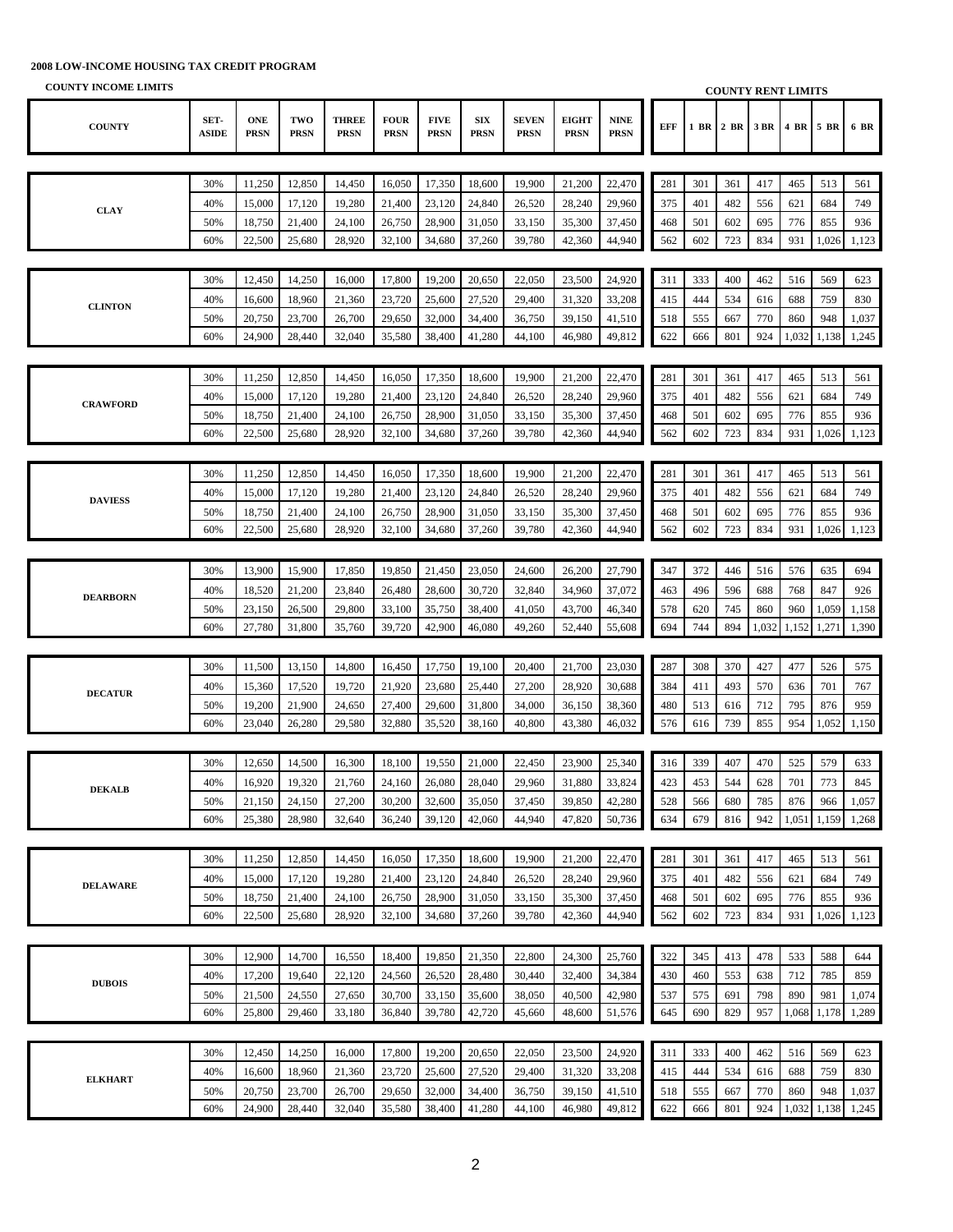| COUNTT THOUGHE LIBRITIO |                      |                           |                    |                             |                            |                            |                           |                             |                             |                            |     |      | <b>COUNTY RENT LIMITS</b> |       |           |       |       |
|-------------------------|----------------------|---------------------------|--------------------|-----------------------------|----------------------------|----------------------------|---------------------------|-----------------------------|-----------------------------|----------------------------|-----|------|---------------------------|-------|-----------|-------|-------|
| <b>COUNTY</b>           | SET-<br><b>ASIDE</b> | <b>ONE</b><br><b>PRSN</b> | TWO<br><b>PRSN</b> | <b>THREE</b><br><b>PRSN</b> | <b>FOUR</b><br><b>PRSN</b> | <b>FIVE</b><br><b>PRSN</b> | <b>SIX</b><br><b>PRSN</b> | <b>SEVEN</b><br><b>PRSN</b> | <b>EIGHT</b><br><b>PRSN</b> | <b>NINE</b><br><b>PRSN</b> | EFF | 1 BR | 2 BR                      | 3 BR  | 4 BR 5 BR |       | 6 BR  |
|                         |                      |                           |                    |                             |                            |                            |                           |                             |                             |                            |     |      |                           |       |           |       |       |
|                         | 30%                  | 11,300                    | 12,900             | 14,550                      | 16,150                     | 17,450                     | 18,750                    | 20,050                      | 21,300                      | 22,610                     | 282 | 302  | 363                       | 420   | 468       | 516   | 565   |
|                         | 40%                  | 15,080                    | 17,240             | 19,400                      | 21,560                     | 23,280                     | 25,000                    | 26,720                      | 28,440                      | 30,184                     | 377 | 404  | 485                       | 560   | 625       | 689   | 754   |
| <b>FAYETTE</b>          | 50%                  | 18,850                    | 21,550             | 24,250                      | 26,950                     | 29,100                     | 31,250                    | 33,400                      | 35,550                      | 37,730                     | 471 | 505  | 606                       | 700   | 781       | 861   | 943   |
|                         | 60%                  | 22,620                    | 25,860             | 29,100                      | 32,340                     | 34,920                     | 37,500                    | 40,080                      | 42,660                      | 45,276                     | 565 | 606  | 727                       | 840   | 937       | 1,034 | 1,131 |
|                         |                      |                           |                    |                             |                            |                            |                           |                             |                             |                            |     |      |                           |       |           |       |       |
|                         | 30%                  | 12,450                    | 14,250             | 16,000                      | 17,800                     | 19,200                     | 20,650                    | 22,050                      | 23,500                      | 24,920                     | 311 | 333  | 400                       | 462   | 516       | 569   | 623   |
|                         | 40%                  | 16,640                    | 19,000             | 21,400                      | 23,760                     | 25,680                     | 27,560                    | 29,480                      | 31,360                      | 33,264                     | 416 | 445  | 535                       | 618   | 689       | 760   | 831   |
| <b>FLOYD</b>            | 50%                  | 20,800                    | 23,750             | 26,750                      | 29,700                     | 32,100                     | 34,450                    | 36,850                      | 39,200                      | 41,580                     | 520 | 556  | 668                       | 772   | 861       | 950   | 1,039 |
|                         | 60%                  | 24,960                    | 28,500             | 32,100                      | 35,640                     | 38,520                     | 41,340                    | 44,220                      | 47,040                      | 49,896                     | 624 | 668  | 802                       | 927   | 1,033     | 1,140 | 1,247 |
|                         |                      |                           |                    |                             |                            |                            |                           |                             |                             |                            |     |      |                           |       |           |       |       |
|                         | 30%                  | 11,250                    | 12,850             | 14,450                      | 16,050                     | 17,350                     | 18,600                    | 19,900                      | 21,200                      | 22,470                     | 281 | 301  | 361                       | 417   | 465       | 513   | 561   |
|                         | 40%                  | 15,000                    | 17,120             | 19,280                      | 21,400                     | 23,120                     | 24,840                    | 26,520                      | 28,240                      | 29,960                     | 375 | 401  | 482                       | 556   | 621       | 684   | 749   |
| <b>FOUNTAIN</b>         | 50%                  | 18,750                    | 21,400             | 24,100                      | 26,750                     | 28,900                     | 31,050                    | 33,150                      | 35,300                      | 37,450                     | 468 | 501  | 602                       | 695   | 776       | 855   | 936   |
|                         | 60%                  | 22,500                    | 25,680             | 28,920                      | 32,100                     | 34,680                     | 37,260                    | 39,780                      | 42,360                      | 44,940                     | 562 | 602  | 723                       | 834   | 931       | 1,026 | 1,123 |
|                         |                      |                           |                    |                             |                            |                            |                           |                             |                             |                            |     |      |                           |       |           |       |       |
|                         | 30%                  | 13,900                    | 15,900             | 17,850                      | 19,850                     | 21,450                     | 23,050                    | 24,600                      | 26,200                      | 27,790                     | 347 | 372  | 446                       | 516   | 576       | 635   | 694   |
|                         | 40%                  | 18,520                    | 21,200             | 23,840                      | 26,480                     | 28,600                     | 30,720                    | 32,840                      | 34,960                      | 37,072                     | 463 | 496  | 596                       | 688   | 768       | 847   | 926   |
| <b>FRANKLIN</b>         | 50%                  | 23,150                    | 26,500             | 29,800                      | 33,100                     | 35,750                     | 38,400                    | 41,050                      | 43,700                      | 46,340                     | 578 | 620  | 745                       | 860   | 960       | 1,059 | 1,158 |
|                         | 60%                  | 27,780                    | 31,800             | 35,760                      | 39,720                     | 42,900                     | 46,080                    | 49,260                      | 52,440                      | 55,608                     | 694 | 744  | 894                       | 1,032 | 1,152     | 1,271 | 1,390 |
|                         |                      |                           |                    |                             |                            |                            |                           |                             |                             |                            |     |      |                           |       |           |       |       |
|                         | 30%                  | 11,250                    | 12,850             | 14,450                      | 16,050                     | 17,350                     | 18,600                    | 19,900                      | 21,200                      | 22,470                     | 281 | 301  | 361                       | 417   | 465       | 513   | 561   |
|                         | 40%                  | 15,000                    | 17,120             | 19,280                      | 21,400                     | 23,120                     | 24,840                    | 26,520                      | 28,240                      | 29,960                     | 375 | 401  | 482                       | 556   | 621       | 684   | 749   |
| <b>FULTON</b>           | 50%                  | 18,750                    | 21,400             | 24,100                      | 26,750                     | 28,900                     | 31,050                    | 33,150                      | 35,300                      | 37,450                     | 468 | 501  | 602                       | 695   | 776       | 855   | 936   |
|                         | 60%                  | 22,500                    | 25,680             | 28,920                      | 32,100                     | 34,680                     | 37,260                    | 39,780                      | 42,360                      | 44,940                     | 562 | 602  | 723                       | 834   | 931       | 1,026 | 1,123 |
|                         |                      |                           |                    |                             |                            |                            |                           |                             |                             |                            |     |      |                           |       |           |       |       |
|                         | 30%                  | 12,200                    | 13,950             | 15,700                      | 17,450                     | 18,850                     | 20,250                    | 21,650                      | 23,050                      | 24,430                     | 305 | 326  | 392                       | 453   | 506       | 558   | 610   |
|                         | 40%                  | 16,280                    | 18,640             | 20,960                      | 23,280                     | 25,160                     | 27,000                    | 28,880                      | 30,720                      | 32,592                     | 407 | 436  | 524                       | 605   | 675       | 745   | 814   |
| <b>GIBSON</b>           | 50%                  | 20,350                    | 23,300             | 26,200                      | 29,100                     | 31,450                     | 33,750                    | 36,100                      | 38,400                      | 40,740                     | 508 | 545  | 655                       | 756   | 843       | 931   | 1,018 |
|                         | 60%                  | 24,420                    | 27,960             | 31,440                      | 34,920                     | 37,740                     | 40,500                    | 43,320                      | 46,080                      | 48,888                     | 610 | 654  | 786                       | 908   | 1,012     | 1,117 | 1,222 |
|                         |                      |                           |                    |                             |                            |                            |                           |                             |                             |                            |     |      |                           |       |           |       |       |
|                         | 30%                  | 11,250                    | 12,850             | 14,450                      | 16,050                     | 17,350                     | 18,600                    | 19,900                      | 21,200                      | 22,470                     | 281 | 301  | 361                       | 417   | 465       | 513   | 561   |
|                         | 40%                  |                           | 15,000 17,120      | 19,280                      | 21,400                     | 23,120                     | 24,840                    | 26,520                      | 28,240                      | 29.960                     | 375 | 401  | 482                       | 556   | 621       | 684   | 749   |
| <b>GRANT</b>            | 50%                  | 18,750                    | 21,400             | 24,100                      | 26,750                     | 28,900                     | 31,050                    | 33,150                      | 35,300                      | 37,450                     | 468 | 501  | 602                       | 695   | 776       | 855   | 936   |
|                         | 60%                  | 22,500                    | 25,680             | 28,920                      | 32,100                     | 34,680                     | 37,260                    | 39,780                      | 42,360                      | 44,940                     | 562 | 602  | 723                       | 834   | 931       | 1,026 | 1,123 |
|                         |                      |                           |                    |                             |                            |                            |                           |                             |                             |                            |     |      |                           |       |           |       |       |
|                         | 30%                  | 11,250                    | 12,850             | 14,450                      | 16,050                     | 17,350                     | 18,600                    | 19,900                      | 21,200                      | 22,470                     | 281 | 301  | 361                       | 417   | 465       | 513   | 561   |
|                         | 40%                  | 15,000                    | 17,120             | 19,280                      | 21,400                     | 23,120                     | 24,840                    | 26,520                      | 28,240                      | 29,960                     | 375 | 401  | 482                       | 556   | 621       | 684   | 749   |
| <b>GREENE</b>           | 50%                  | 18,750                    | 21,400             | 24,100                      | 26,750                     | 28,900                     | 31,050                    | 33,150                      | 35,300                      | 37,450                     | 468 | 501  | 602                       | 695   | 776       | 855   | 936   |
|                         | 60%                  | 22,500                    | 25,680             | 28,920                      | 32,100                     | 34,680                     | 37,260                    | 39,780                      | 42,360                      | 44,940                     | 562 | 602  | 723                       | 834   | 931       | 1,026 | 1,123 |
|                         |                      |                           |                    |                             |                            |                            |                           |                             |                             |                            |     |      |                           |       |           |       |       |
|                         | 30%                  | 13,700                    | 15,650             | 17,600                      | 19,550                     | 21,100                     | 22,700                    | 24,250                      | 25,800                      | 27,370                     | 342 | 366  | 440                       | 508   | 567       | 625   | 684   |
|                         | 40%                  | 18,240                    | 20,840             | 23,440                      | 26,040                     | 28,120                     | 30,200                    | 32,280                      | 34,360                      | 36,456                     | 456 | 488  | 586                       | 677   | 755       | 833   | 911   |
| <b>HAMILTON</b>         | 50%                  | 22,800                    | 26,050             | 29,300                      | 32,550                     | 35,150                     | 37,750                    | 40,350                      | 42,950                      | 45,570                     | 570 | 610  | 732                       | 846   | 943       | 1,041 | 1,139 |
|                         | 60%                  | 27,360                    | 31,260             | 35,160                      | 39,060                     | 42,180                     | 45,300                    | 48,420                      | 51,540                      | 54,684                     | 684 | 732  | 879                       | 1,015 | 1,132     | 1,249 | 1,367 |
|                         |                      |                           |                    |                             |                            |                            |                           |                             |                             |                            |     |      |                           |       |           |       |       |
|                         | 30%                  | 13,700                    | 15,650             | 17,600                      | 19,550                     | 21,100                     | 22,700                    | 24,250                      | 25,800                      | 27,370                     | 342 | 366  | 440                       | 508   | 567       | 625   | 684   |
|                         | 40%                  | 18,240                    | 20,840             | 23,440                      | 26,040                     | 28,120                     | 30,200                    | 32,280                      | 34,360                      | 36,456                     | 456 | 488  | 586                       | 677   | 755       | 833   | 911   |
| <b>HANCOCK</b>          | 50%                  | 22,800                    | 26,050             | 29,300                      | 32,550                     | 35,150                     | 37,750                    | 40,350                      | 42,950                      | 45,570                     | 570 | 610  | 732                       | 846   | 943       | 1,041 | 1,139 |
|                         | 60%                  | 27,360                    | 31,260             | 35,160                      | 39,060                     | 42,180                     | 45,300                    | 48,420                      | 51,540                      | 54,684                     | 684 | 732  | 879                       | 1,015 | 1,132     | 1,249 | 1,367 |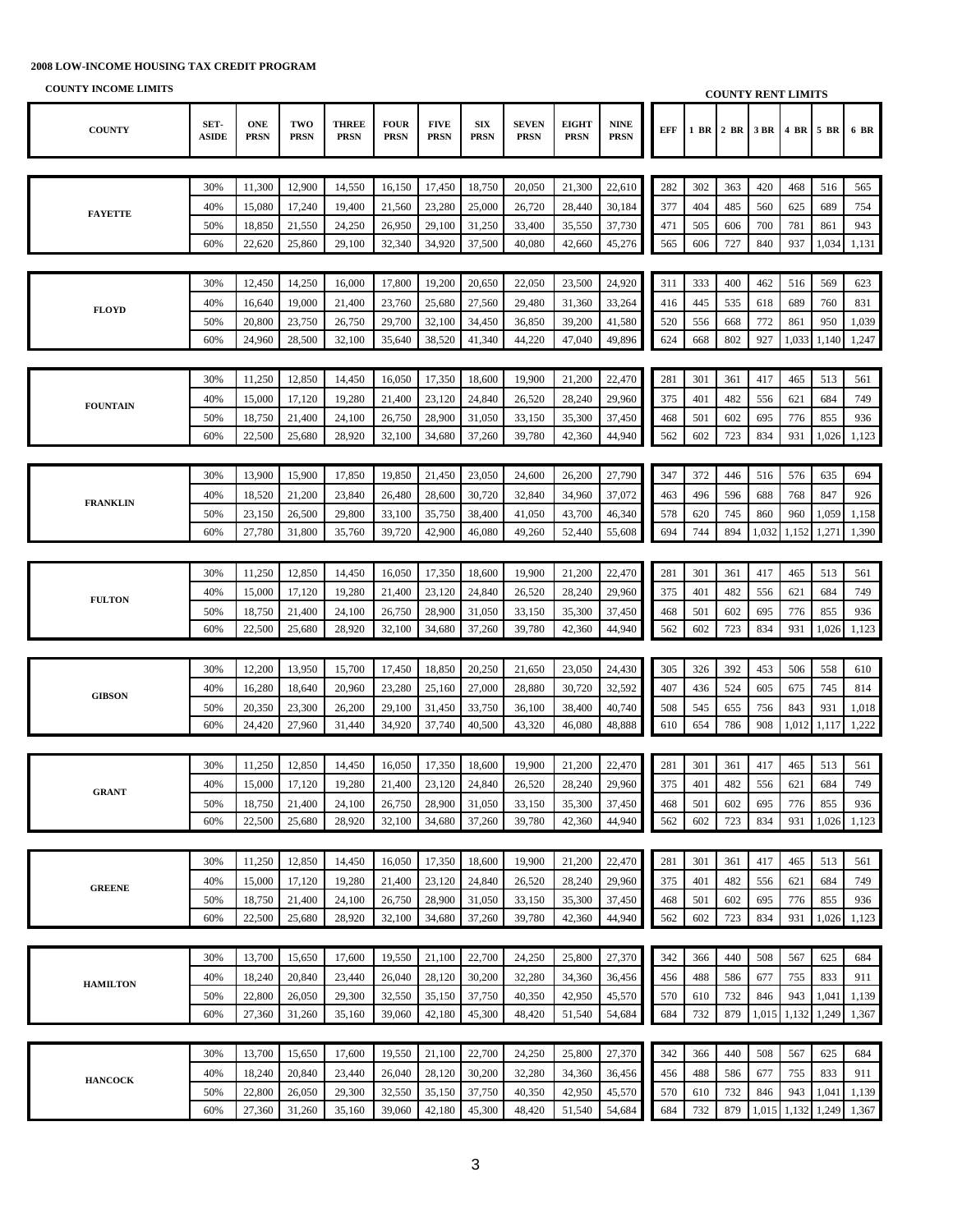| COUNTT INCOME LIMITS |                      |                           |                    |                             |                            |                            |                           |                             |                             |                            |     |            |            | <b>COUNTY RENT LIMITS</b> |           |                |       |
|----------------------|----------------------|---------------------------|--------------------|-----------------------------|----------------------------|----------------------------|---------------------------|-----------------------------|-----------------------------|----------------------------|-----|------------|------------|---------------------------|-----------|----------------|-------|
| <b>COUNTY</b>        | SET-<br><b>ASIDE</b> | <b>ONE</b><br><b>PRSN</b> | TWO<br><b>PRSN</b> | <b>THREE</b><br><b>PRSN</b> | <b>FOUR</b><br><b>PRSN</b> | <b>FIVE</b><br><b>PRSN</b> | <b>SIX</b><br><b>PRSN</b> | <b>SEVEN</b><br><b>PRSN</b> | <b>EIGHT</b><br><b>PRSN</b> | <b>NINE</b><br><b>PRSN</b> | EFF | 1 BR       | 2 BR       | 3 BR                      | 4 BR 5 BR |                | 6 BR  |
|                      |                      |                           |                    |                             |                            |                            |                           |                             |                             |                            |     |            |            |                           |           |                |       |
|                      | 30%                  | 12,450                    | 14,250             | 16,000                      | 17,800                     | 19,200                     | 20,650                    | 22,050                      | 23,500                      | 24,920                     | 311 | 333        | 400        | 462                       | 516       | 569            | 623   |
|                      | 40%                  | 16,640                    | 19,000             | 21,400                      | 23,760                     | 25,680                     | 27,560                    | 29,480                      | 31,360                      | 33,264                     | 416 | 445        | 535        | 618                       | 689       | 760            | 831   |
| <b>HARRISON</b>      | 50%                  | 20,800                    | 23,750             | 26,750                      | 29,700                     | 32,100                     | 34,450                    | 36,850                      | 39,200                      | 41,580                     | 520 | 556        | 668        | 772                       | 861       | 950            | 1,039 |
|                      | 60%                  | 24,960                    | 28,500             | 32,100                      | 35,640                     | 38,520                     | 41,340                    | 44,220                      | 47,040                      | 49,896                     | 624 | 668        | 802        | 927                       | 1,033     | 1,140          | 1,247 |
|                      |                      |                           |                    |                             |                            |                            |                           |                             |                             |                            |     |            |            |                           |           |                |       |
|                      | 30%                  | 13,700                    | 15,650             | 17,600                      | 19,550                     | 21,100                     | 22,700                    | 24,250                      | 25,800                      | 27,370                     | 342 | 366        | 440        | 508                       | 567       | 625            | 684   |
|                      | 40%                  | 18,240                    | 20,840             | 23,440                      | 26,040                     | 28,120                     | 30,200                    | 32,280                      | 34,360                      | 36,456                     | 456 | 488        | 586        | 677                       | 755       | 833            | 911   |
| <b>HENDRICKS</b>     | 50%                  | 22,800                    | 26,050             | 29,300                      |                            |                            |                           | 40,350                      | 42,950                      |                            | 570 |            |            | 846                       | 943       |                | 1,139 |
|                      | 60%                  | 27,360                    | 31,260             | 35,160                      | 32,550<br>39,060           | 35,150<br>42,180           | 37,750<br>45,300          | 48,420                      | 51,540                      | 45,570<br>54,684           | 684 | 610<br>732 | 732<br>879 | 1,015                     | 1,132     | 1,041<br>1,249 | 1,367 |
|                      |                      |                           |                    |                             |                            |                            |                           |                             |                             |                            |     |            |            |                           |           |                |       |
|                      |                      |                           |                    |                             |                            |                            |                           |                             |                             |                            |     |            |            |                           |           |                |       |
|                      | 30%                  | 11,550                    | 13,200             | 14,850                      | 16,500                     | 17,800                     | 19,150                    | 20,450                      | 21,800                      | 23,100                     | 288 | 309        | 371        | 428                       | 478       | 528            | 577   |
| <b>HENRY</b>         | 40%                  | 15,400                    | 17,600             | 19,800                      | 22,000                     | 23,760                     | 25,520                    | 27,280                      | 29,040                      | 30,800                     | 385 | 412        | 495        | 572                       | 638       | 704            | 770   |
|                      | 50%                  | 19,250                    | 22,000             | 24,750                      | 27,500                     | 29,700                     | 31,900                    | 34,100                      | 36,300                      | 38,500                     | 481 | 515        | 618        | 715                       | 797       | 880            | 962   |
|                      | 60%                  | 23,100                    | 26,400             | 29,700                      | 33,000                     | 35,640                     | 38,280                    | 40,920                      | 43,560                      | 46,200                     | 577 | 618        | 742        | 858                       | 957       | 1,056          | 1,155 |
|                      |                      |                           |                    |                             |                            |                            |                           |                             |                             |                            |     |            |            |                           |           |                |       |
|                      | 30%                  | 13,050                    | 14,900             | 16,800                      | 18,650                     | 20,150                     | 21,650                    | 23,150                      | 24,600                      | 26,110                     | 326 | 349        | 420        | 485                       | 541       | 596            | 652   |
| <b>HOWARD</b>        | 40%                  | 17,400                    | 19,920             | 22,400                      | 24,880                     | 26,880                     | 28,880                    | 30,840                      | 32,840                      | 34,832                     | 435 | 466        | 560        | 647                       | 722       | 796            | 870   |
|                      | 50%                  | 21,750                    | 24,900             | 28,000                      | 31,100                     | 33,600                     | 36,100                    | 38,550                      | 41,050                      | 43,540                     | 543 | 583        | 700        | 808                       | 902       | 995            | 1,088 |
|                      | 60%                  | 26,100                    | 29,880             | 33,600                      | 37,320                     | 40,320                     | 43,320                    | 46,260                      | 49,260                      | 52,248                     | 652 | 699        | 840        | 970                       | 1,083     | 1,194          | 1,306 |
|                      |                      |                           |                    |                             |                            |                            |                           |                             |                             |                            |     |            |            |                           |           |                |       |
|                      | 30%                  | 12,550                    | 14,350             | 16,150                      | 17,950                     | 19,400                     | 20,800                    | 22,250                      | 23,700                      | 25,130                     | 313 | 336        | 403        | 466                       | 520       | 574            | 628   |
| <b>HUNTINGTON</b>    | 40%                  | 16,760                    | 19,120             | 21,520                      | 23,920                     | 25,840                     | 27,760                    | 29,680                      | 31,560                      | 33,488                     | 419 | 448        | 538        | 622                       | 694       | 765            | 837   |
|                      | 50%                  | 20,950                    | 23,900             | 26,900                      | 29,900                     | 32,300                     | 34,700                    | 37,100                      | 39,450                      | 41,860                     | 523 | 560        | 672        | 777                       | 867       | 956            | 1,046 |
|                      | 60%                  | 25,140                    | 28,680             | 32,280                      | 35,880                     | 38,760                     | 41,640                    | 44,520                      | 47,340                      | 50,232                     | 628 | 672        | 807        | 933                       | 1,041     | 1,148          | 1,255 |
|                      |                      |                           |                    |                             |                            |                            |                           |                             |                             |                            |     |            |            |                           |           |                |       |
|                      | 30%                  | 11,250                    | 12,850             | 14,450                      | 16,050                     | 17,350                     | 18,600                    | 19,900                      | 21,200                      | 22,470                     | 281 | 301        | 361        | 417                       | 465       | 513            | 561   |
| <b>JACKSON</b>       | 40%                  | 15,000                    | 17,120             | 19,280                      | 21,400                     | 23,120                     | 24,840                    | 26,520                      | 28,240                      | 29,960                     | 375 | 401        | 482        | 556                       | 621       | 684            | 749   |
|                      | 50%                  | 18,750                    | 21,400             | 24,100                      | 26,750                     | 28,900                     | 31,050                    | 33,150                      | 35,300                      | 37,450                     | 468 | 501        | 602        | 695                       | 776       | 855            | 936   |
|                      | 60%                  | 22,500                    | 25,680             | 28,920                      | 32,100                     | 34,680                     | 37,260                    | 39,780                      | 42,360                      | 44,940                     | 562 | 602        | 723        | 834                       | 931       | 1,026          | 1,123 |
|                      |                      |                           |                    |                             |                            |                            |                           |                             |                             |                            |     |            |            |                           |           |                |       |
|                      | 30%                  | 12,600                    | 14,400             | 16,150                      | 17,950                     | 19,400                     | 20,850                    | 22,300                      | 23,700                      | 25,130                     | 315 | 337        | 403        | 466                       | 521       | 575            | 628   |
|                      | 40%                  | 16,760                    | 19,160             | 21,560                      | 23,960                     | 25,880                     | 27,800                    | 29,720                      | 31,640                      | 33,544                     | 419 | 449        | 539        | 623                       | 695       | 767            | 838   |
| <b>JASPER</b>        | 50%                  | 20,950                    | 23,950             | 26,950                      | 29,950                     | 32,350                     | 34,750                    | 37,150                      | 39,550                      | 41,930                     | 523 | 561        | 673        | 778                       | 868       | 958            | 1,048 |
|                      | 60%                  | 25,140                    | 28,740             | 32,340                      | 35,940                     | 38,820                     | 41,700                    | 44,580                      | 47,460                      | 50,316                     | 628 | 673        | 808        | 934                       | 1,042     | 1,150          | 1,257 |
|                      |                      |                           |                    |                             |                            |                            |                           |                             |                             |                            |     |            |            |                           |           |                |       |
|                      | 30%                  | 11,250                    | 12,850             | 14,450                      | 16,050                     | 17,350                     | 18,600                    | 19,900                      | 21,200                      | 22,470                     | 281 | 301        | 361        | 417                       | 465       | 513            | 561   |
|                      | 40%                  | 15,000                    | 17,120             | 19,280                      | 21,400                     | 23,120                     | 24,840                    | 26,520                      | 28,240                      | 29,960                     | 375 | 401        | 482        | 556                       | 621       | 684            | 749   |
| <b>JAY</b>           | 50%                  | 18,750                    | 21,400             | 24,100                      | 26,750                     | 28,900                     | 31,050                    | 33,150                      | 35,300                      | 37,450                     | 468 | 501        | 602        | 695                       | 776       | 855            | 936   |
|                      | 60%                  | 22,500                    | 25,680             | 28,920                      | 32,100                     | 34,680                     | 37,260                    | 39,780                      | 42,360                      | 44,940                     | 562 | 602        | 723        | 834                       | 931       | 1,026          | 1,123 |
|                      |                      |                           |                    |                             |                            |                            |                           |                             |                             |                            |     |            |            |                           |           |                |       |
|                      | 30%                  | 11,250                    | 12,900             | 14,500                      | 16,100                     | 17,400                     | 18,700                    | 19,950                      | 21,250                      | 22,540                     | 281 | 301        | 362        | 418                       | 467       | 515            | 563   |
|                      | 40%                  | 15,040                    | 17,200             | 19,320                      | 21,480                     | 23,200                     | 24,920                    | 26,640                      | 28,360                      | 30,072                     | 376 | 403        | 483        | 558                       | 623       | 687            | 751   |
| <b>JEFFERSON</b>     | 50%                  | 18,800                    | 21,500             | 24,150                      | 26,850                     | 29,000                     | 31,150                    | 33,300                      | 35,450                      | 37,590                     | 470 | 503        | 603        | 698                       | 778       | 859            | 939   |
|                      | 60%                  | 22,560                    | 25,800             | 28,980                      | 32,220                     | 34,800                     | 37,380                    | 39,960                      | 42,540                      | 45,108                     | 564 | 604        | 724        | 837                       | 934       | 1,031          | 1,127 |
|                      |                      |                           |                    |                             |                            |                            |                           |                             |                             |                            |     |            |            |                           |           |                |       |
|                      | 30%                  | 11,250                    | 12,850             | 14,450                      | 16,050                     | 17,350                     | 18,600                    | 19,900                      | 21,200                      | 22,470                     | 281 | 301        | 361        | 417                       | 465       | 513            | 561   |
|                      | 40%                  | 15,000                    | 17,120             | 19,280                      | 21,400                     | 23,120                     | 24,840                    | 26,520                      | 28,240                      | 29,960                     | 375 | 401        | 482        | 556                       | 621       | 684            | 749   |
| <b>JENNINGS</b>      | 50%                  | 18,750                    | 21,400             | 24,100                      | 26,750                     | 28,900                     | 31,050                    | 33,150                      | 35,300                      | 37,450                     | 468 | 501        | 602        | 695                       | 776       | 855            | 936   |
|                      | 60%                  | 22,500                    | 25,680             | 28,920                      | 32,100                     | 34,680                     | 37,260                    | 39,780                      | 42,360                      | 44,940                     | 562 | 602        | 723        | 834                       | 931       | 1,026          | 1,123 |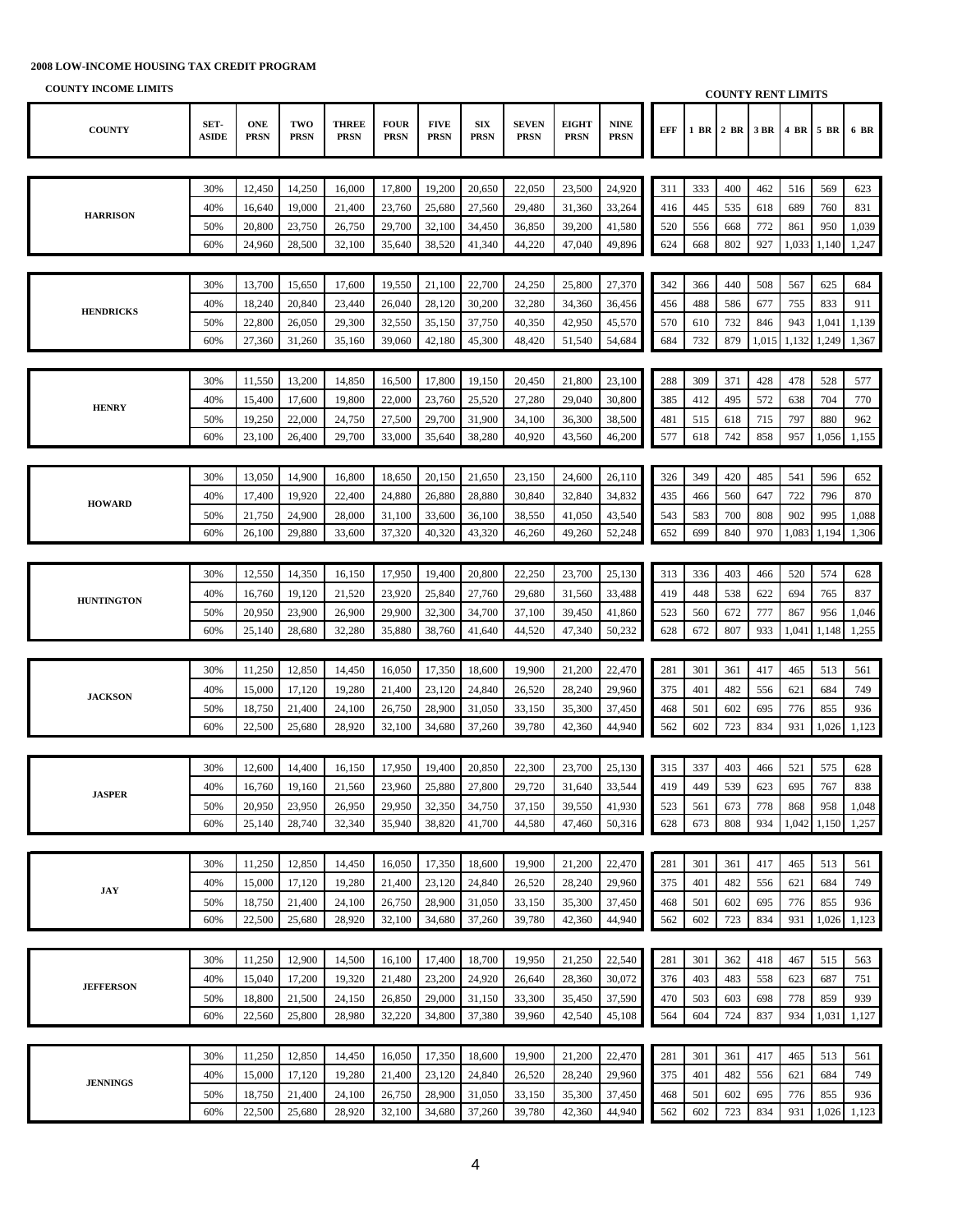| COUNTT THOUGHE LIBRITIO |                      |                           |                    |                             |                            |                            |                           |                             |                             |                            |            |            | <b>COUNTY RENT LIMITS</b> |            |            |              |              |
|-------------------------|----------------------|---------------------------|--------------------|-----------------------------|----------------------------|----------------------------|---------------------------|-----------------------------|-----------------------------|----------------------------|------------|------------|---------------------------|------------|------------|--------------|--------------|
| <b>COUNTY</b>           | SET-<br><b>ASIDE</b> | <b>ONE</b><br><b>PRSN</b> | TWO<br><b>PRSN</b> | <b>THREE</b><br><b>PRSN</b> | <b>FOUR</b><br><b>PRSN</b> | <b>FIVE</b><br><b>PRSN</b> | <b>SIX</b><br><b>PRSN</b> | <b>SEVEN</b><br><b>PRSN</b> | <b>EIGHT</b><br><b>PRSN</b> | <b>NINE</b><br><b>PRSN</b> | EFF        | 1 BR       | 2 BR                      | 3 BR       | 4 BR 5 BR  |              | 6 BR         |
|                         |                      |                           |                    |                             |                            |                            |                           |                             |                             |                            |            |            |                           |            |            |              |              |
|                         | 30%                  | 13,700                    | 15,650             | 17,600                      | 19,550                     | 21,100                     | 22,700                    | 24,250                      | 25,800                      | 27,370                     | 342        | 366        | 440                       | 508        | 567        | 625          | 684          |
|                         | 40%                  | 18,240                    | 20,840             | 23,440                      | 26,040                     | 28,120                     | 30,200                    | 32,280                      | 34,360                      | 36,456                     | 456        | 488        | 586                       | 677        | 755        | 833          | 911          |
| <b>JOHNSON</b>          | 50%                  | 22,800                    | 26,050             | 29,300                      | 32,550                     | 35,150                     | 37,750                    | 40,350                      | 42,950                      | 45,570                     | 570        | 610        | 732                       | 846        | 943        | 1,041        | 1,139        |
|                         | 60%                  | 27,360                    | 31,260             | 35,160                      | 39,060                     | 42,180                     | 45,300                    | 48,420                      | 51,540                      | 54,684                     | 684        | 732        | 879                       | 1,015      | 1,132      | 1,249        | 1,367        |
|                         |                      |                           |                    |                             |                            |                            |                           |                             |                             |                            |            |            |                           |            |            |              |              |
|                         | 30%                  | 11,250                    | 12,850             | 14,450                      | 16,050                     | 17,350                     | 18,600                    | 19,900                      | 21,200                      | 22,470                     | 281        | 301        | 361                       | 417        | 465        | 513          | 561          |
|                         | 40%                  | 15,000                    | 17,120             | 19,280                      | 21,400                     | 23,120                     | 24,840                    | 26,520                      | 28,240                      | 29,960                     | 375        | 401        | 482                       | 556        | 621        | 684          | 749          |
| <b>KNOX</b>             |                      |                           |                    |                             |                            |                            |                           |                             |                             |                            |            |            |                           |            |            |              |              |
|                         | 50%<br>60%           | 18,750<br>22,500          | 21,400<br>25,680   | 24,100<br>28,920            | 26,750<br>32,100           | 28,900<br>34,680           | 31,050<br>37,260          | 33,150<br>39,780            | 35,300<br>42,360            | 37,450<br>44,940           | 468<br>562 | 501<br>602 | 602<br>723                | 695<br>834 | 776<br>931 | 855<br>1,026 | 936<br>1,123 |
|                         |                      |                           |                    |                             |                            |                            |                           |                             |                             |                            |            |            |                           |            |            |              |              |
|                         |                      |                           |                    |                             |                            |                            |                           |                             |                             |                            |            |            |                           |            |            |              |              |
|                         | 30%                  | 12,600                    | 14,400             | 16,150                      | 17,950                     | 19,400                     | 20,850                    | 22,300                      | 23,700                      | 25,130                     | 315        | 337        | 403                       | 466        | 521        | 575          | 628          |
| <b>KOSCIUSKO</b>        | 40%                  | 16,760                    | 19,160             | 21,560                      | 23,960                     | 25,880                     | 27,800                    | 29,720                      | 31,640                      | 33,544                     | 419        | 449        | 539                       | 623        | 695        | 767          | 838          |
|                         | 50%                  | 20,950                    | 23,950             | 26,950                      | 29,950                     | 32,350                     | 34,750                    | 37,150                      | 39,550                      | 41,930                     | 523        | 561        | 673                       | 778        | 868        | 958          | 1,048        |
|                         | 60%                  | 25,140                    | 28,740             | 32,340                      | 35,940                     | 38,820                     | 41,700                    | 44,580                      | 47,460                      | 50,316                     | 628        | 673        | 808                       | 934        | 1,042      | 1,150        | 1,257        |
|                         |                      |                           |                    |                             |                            |                            |                           |                             |                             |                            |            |            |                           |            |            |              |              |
|                         | 30%                  | 11,700                    | 13,350             | 15,050                      | 16,700                     | 18,050                     | 19,400                    | 20,700                      | 22,050                      | 23,380                     | 292        | 313        | 376                       | 434        | 485        | 534          | 584          |
| <b>LAGRANGE</b>         | 40%                  | 15,600                    | 17,840             | 20,040                      | 22,280                     | 24,080                     | 25,840                    | 27,640                      | 29,400                      | 31,192                     | 390        | 418        | 501                       | 579        | 646        | 713          | 779          |
|                         | 50%                  | 19,500                    | 22,300             | 25,050                      | 27,850                     | 30,100                     | 32,300                    | 34,550                      | 36,750                      | 38,990                     | 487        | 522        | 626                       | 724        | 807        | 891          | 974          |
|                         | 60%                  | 23,400                    | 26,760             | 30,060                      | 33,420                     | 36,120                     | 38,760                    | 41,460                      | 44,100                      | 46,788                     | 585        | 627        | 751                       | 869        | 969        | 1,069        | 1,169        |
|                         |                      |                           |                    |                             |                            |                            |                           |                             |                             |                            |            |            |                           |            |            |              |              |
|                         | 30%                  | 12,900                    | 14,700             | 16,550                      | 18,400                     | 19,850                     | 21,350                    | 22,800                      | 24,300                      | 25,760                     | 322        | 345        | 413                       | 478        | 533        | 588          | 644          |
| <b>LAKE</b>             | 40%                  | 17,200                    | 19,640             | 22,120                      | 24,560                     | 26,520                     | 28,480                    | 30,440                      | 32,400                      | 34,384                     | 430        | 460        | 553                       | 638        | 712        | 785          | 859          |
|                         | 50%                  | 21,500                    | 24,550             | 27,650                      | 30,700                     | 33,150                     | 35,600                    | 38,050                      | 40,500                      | 42,980                     | 537        | 575        | 691                       | 798        | 890        | 981          | 1,074        |
|                         | 60%                  | 25,800                    | 29,460             | 33,180                      | 36,840                     | 39,780                     | 42,720                    | 45,660                      | 48,600                      | 51,576                     | 645        | 690        | 829                       | 957        | 1,068      | 1,178        | 1,289        |
|                         |                      |                           |                    |                             |                            |                            |                           |                             |                             |                            |            |            |                           |            |            |              |              |
|                         | 30%                  | 12,250                    | 14,000             | 15,750                      | 17,500                     | 18,900                     | 20,300                    | 21,700                      | 23,100                      | 24,500                     | 306        | 328        | 393                       | 455        | 507        | 560          | 612          |
| <b>LAPORTE</b>          | 40%                  | 16,320                    | 18,640             | 21,000                      | 23,320                     | 25,200                     | 27,040                    | 28,920                      | 30,800                      | 32,648                     | 408        | 437        | 525                       | 606        | 676        | 746          | 816          |
|                         | 50%                  | 20,400                    | 23,300             | 26,250                      | 29,150                     | 31,500                     | 33,800                    | 36,150                      | 38,500                      | 40,810                     | 510        | 546        | 656                       | 758        | 845        | 933          | 1,020        |
|                         | 60%                  | 24,480                    | 27,960             | 31,500                      | 34,980                     | 37,800                     | 40,560                    | 43,380                      | 46,200                      | 48,972                     | 612        | 655        | 787                       | 909        | 1,014      | 1,119        | 1,224        |
|                         |                      |                           |                    |                             |                            |                            |                           |                             |                             |                            |            |            |                           |            |            |              |              |
|                         | 30%                  | 11,250                    | 12,850             | 14,450                      | 16,050                     | 17,350                     | 18,600                    | 19,900                      | 21,200                      | 22,470                     | 281        | 301        | 361                       | 417        | 465        | 513          | 561          |
|                         | 40%                  | 15,000                    | 17,120             | 19,280                      | 21,400                     | 23,120                     | 24,840                    | 26,520                      | 28,240                      | 29.960                     | 375        | 401        | 482                       | 556        | 621        | 684          | 749          |
| <b>LAWRENCE</b>         | 50%                  | 18,750                    | 21,400             | 24,100                      | 26,750                     | 28,900                     | 31,050                    | 33,150                      | 35,300                      | 37,450                     | 468        | 501        | 602                       | 695        | 776        | 855          | 936          |
|                         | 60%                  | 22,500                    | 25,680             | 28,920                      | 32,100                     | 34,680                     | 37,260                    | 39,780                      | 42,360                      | 44,940                     | 562        | 602        | 723                       | 834        | 931        | 1,026        | 1,123        |
|                         |                      |                           |                    |                             |                            |                            |                           |                             |                             |                            |            |            |                           |            |            |              |              |
|                         | 30%                  | 13,500                    | 15,400             | 17,350                      | 19,250                     | 20,800                     | 22,350                    | 23,850                      | 25,400                      | 26,950                     | 337        | 361        | 433                       | 500        | 558        | 615          | 673          |
|                         | 40%                  | 17,960                    | 20,520             | 23,080                      | 25,640                     | 27,680                     | 29,760                    | 31,800                      | 33,840                      | 35,896                     | 449        | 481        | 577                       | 666        | 744        | 820          | 897          |
| <b>MADISON</b>          | 50%                  | 22,450                    | 25,650             | 28,850                      | 32,050                     | 34,600                     | 37,200                    | 39,750                      | 42,300                      | 44,870                     | 561        | 601        | 721                       | 833        | 930        | 1,025        | 1,121        |
|                         | 60%                  | 26,940                    | 30,780             | 34,620                      | 38,460                     | 41,520                     | 44,640                    | 47,700                      | 50,760                      | 53,844                     | 673        | 721        | 865                       | 999        | 1,116      | 1,230        | 1,346        |
|                         |                      |                           |                    |                             |                            |                            |                           |                             |                             |                            |            |            |                           |            |            |              |              |
|                         | 30%                  | 13,700                    | 15,650             | 17,600                      | 19,550                     | 21,100                     | 22,700                    | 24,250                      | 25,800                      | 27,370                     | 342        | 366        | 440                       | 508        | 567        | 625          | 684          |
|                         | 40%                  | 18,240                    | 20,840             | 23,440                      | 26,040                     | 28,120                     | 30,200                    | 32,280                      | 34,360                      | 36,456                     | 456        | 488        | 586                       | 677        | 755        | 833          | 911          |
| <b>MARION</b>           | 50%                  | 22,800                    | 26,050             | 29,300                      | 32,550                     | 35,150                     | 37,750                    | 40,350                      | 42,950                      | 45,570                     | 570        | 610        | 732                       | 846        | 943        | 1,041        | 1,139        |
|                         | 60%                  | 27,360                    | 31,260             | 35,160                      | 39,060                     | 42,180                     | 45,300                    | 48,420                      | 51,540                      | 54,684                     | 684        | 732        | 879                       | 1,015      | 1,132      | 1,249        | 1,367        |
|                         |                      |                           |                    |                             |                            |                            |                           |                             |                             |                            |            |            |                           |            |            |              |              |
|                         | 30%                  | 11,900                    | 13,600             | 15,300                      | 17,000                     | 18,350                     | 19,700                    | 21,100                      | 22,450                      | 23,800                     | 297        | 318        | 382                       | 441        | 492        | 544          | 595          |
|                         | 40%                  |                           |                    |                             | 22,640                     |                            |                           | 28,080                      |                             |                            | 396        | 424        |                           | 588        | 657        | 724          |              |
| <b>MARSHALL</b>         | 50%                  | 15,840                    | 18,120<br>22,650   | 20,360                      |                            | 24,440                     | 26,280<br>32,850          | 35,100                      | 29,880                      | 31,696                     | 495        |            | 509<br>636                | 735        | 821        | 905          | 792<br>990   |
|                         | 60%                  | 19,800<br>23,760          | 27,180             | 25,450<br>30,540            | 28,300<br>33,960           | 30,550<br>36,660           | 39,420                    | 42,120                      | 37,350<br>44,820            | 39,620<br>47,544           | 594        | 530<br>636 | 763                       | 882        | 985        | 1,086        | 1,188        |
|                         |                      |                           |                    |                             |                            |                            |                           |                             |                             |                            |            |            |                           |            |            |              |              |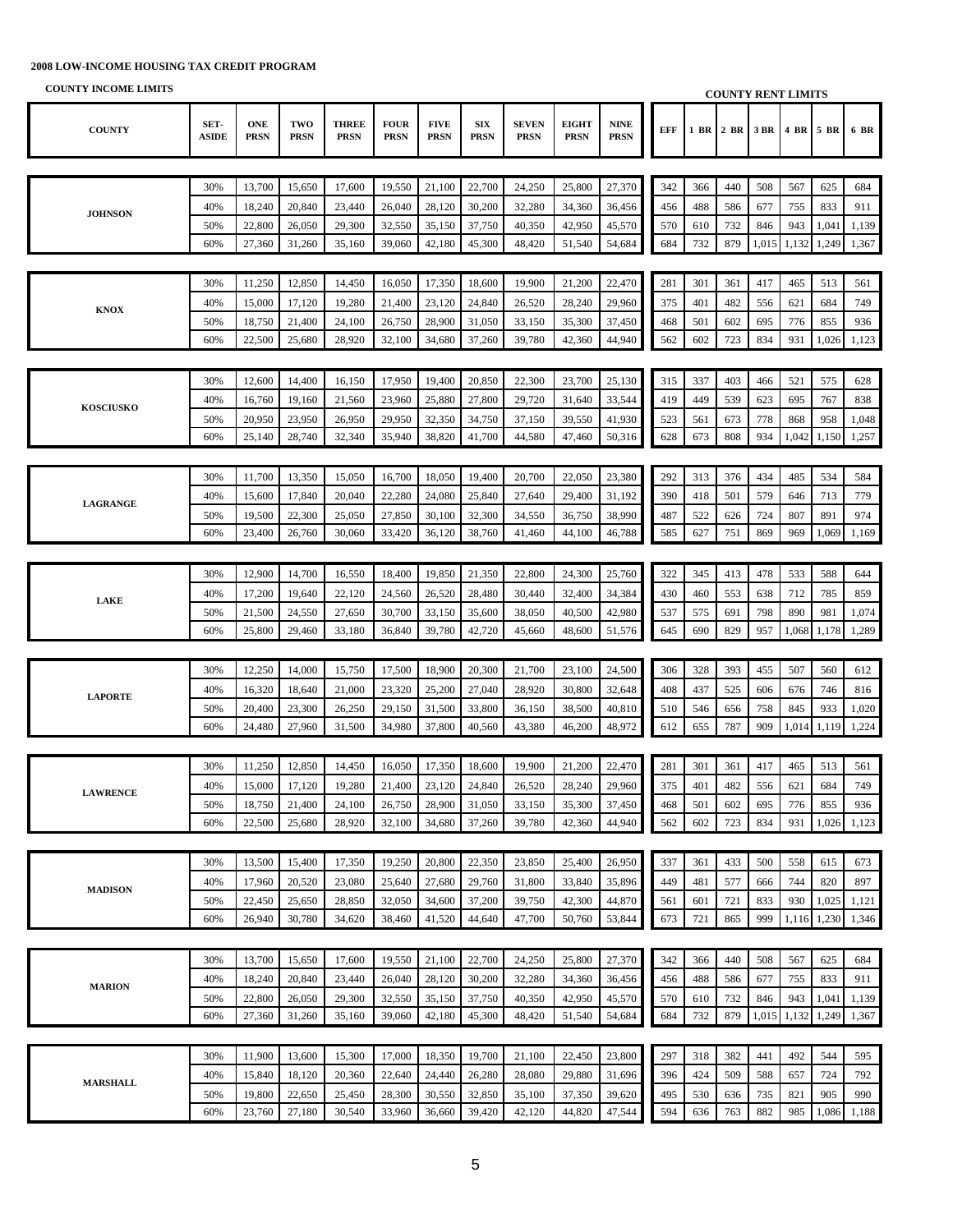**COUNTY INCOME LIMITS**

**COUNTY SET-ASIDE ONE PRSN TWO PRSN THREE PRSN FOUR PRSN FIVE PRSN SIX PRSN SEVEN PRSN EIGHT PRSN NINE PRSN EFF 1 BR 2 BR 3 BR 4 BR 5 BR 6 BR** 30% 11,250 12,850 14,450 16,050 17,350 18,600 19,900 21,200 22,470 281 301 361 417 465 513 561 40% 15,000 17,120 19,280 21,400 23,120 24,840 26,520 28,240 29,960 375 401 482 556 621 684 749 50% 18,750 21,400 24,100 26,750 28,900 31,050 33,150 35,300 37,450 468 501 602 695 776 855 936 60% 22,500 25,680 28,920 32,100 34,680 37,260 39,780 42,360 44,940 562 602 723 834 931 1,026 1,123 30% 11,250 12,850 14,450 16,050 17,350 18,600 19,900 21,200 22,470 281 301 361 417 465 513 561 40% 15,000 17,120 19,280 21,400 23,120 24,840 26,520 28,240 29,960 375 401 482 556 621 684 749 50% | 18,750 | 21,400 | 24,100 | 26,750 | 28,900 | 31,050 | 33,150 | 35,300 | 37,450 | | 468 | 501 | 602 | 695 | 776 | 855 | 936 60% 22,500 25,680 28,920 32,100 34,680 37,260 39,780 42,360 44,940 562 602 723 834 931 1,026 1,123 30% | 12,850 | 14,700 | 16,500 | 18,350 | 19,800 | 21,300 | 22,750 | 24,200 | 25,690 | 321 | 344 | 412 | 476 | 532 | 586 | 642 40% | 17,120 | 19,560 | 22,000 | 24,440 | 26,400 | 28,360 | 30,320 | 32,280 | 34,216 | | 428 | 458 | 550 | 635 | 709 | 782 | 855 50% 21,400 24,450 27,500 30,550 33,000 35,450 37,900 40,350 42,770 535 573 687 794 886 978 1,069 60% 25,680 29,340 33,000 36,660 39,600 42,540 45,480 48,420 51,324 642 687 825 953 1,063 1,173 1,283 30% 11,950 13,700 15,400 17,100 18,450 19,850 21,200 22,550 23,940 298 320 385 444 496 546 598 40% | 15,960 | 18,240 | 20,520 | 22,800 | 24,640 | 26,440 | 28,280 | 30,080 | 31,920 | | 399 | 427 | 513 | 593 | 661 | 729 | 798 50% 19,950 22,800 25,650 28,500 30,800 33,050 35,350 37,600 39,900 498 534 641 741 826 911 997 60% 23,940 27,360 30,780 34,200 36,960 39,660 42,420 45,120 47,880 598 641 769 889 991 1,094 1,197 30% 13,700 15,650 17,600 19,550 21,100 22,700 24,250 25,800 27,370 342 366 440 508 567 625 684 40% 18,240 20,840 23,440 26,040 28,120 30,200 32,280 34,360 36,456 456 488 586 677 755 833 911 50% 22,800 26,050 29,300 32,550 35,150 37,750 40,350 42,950 45,570 570 610 732 846 943 1,041 1,139 60% 27,360 31,260 35,160 39,060 42,180 45,300 48,420 51,540 54,684 684 732 879 1,015 1,132 1,249 1,367 30% 12,900 14,700 16,550 18,400 19,850 21,350 22,800 24,300 25,760 322 345 413 478 533 588 644 40% 17,200 19,640 22,120 24,560 26,520 28,480 30,440 32,400 34,384 430 460 553 638 712 785 859 50% 21,500 24,550 27,650 30,700 33,150 35,600 38,050 40,500 42,980 537 575 691 798 890 981 1,074 60% 25,800 29,460 33,180 36,840 39,780 42,720 45,660 48,600 51,576 645 690 829 957 1,068 1,178 1,289 30% 12,500 14,300 16,050 17,850 19,300 20,700 22,150 23,550 24,990 312 335 401 464 517 571 624 40% 16,680 19,040 21,440 23,800 25,720 27,600 29,520 31,400 33,320 417 446 536 619 690 761 833 50% 20,850 23,800 26,800 29,750 32,150 34,500 36,900 39,250 41,650 521 558 670 773 862 951 1,041 60% 25,020 28,560 32,160 35,700 38,580 41,400 44,280 47,100 49,980 625 669 804 928 1,035 1,142 1,249 30% 13,900 15,900 17,850 19,850 21,450 23,050 24,600 26,200 27,790 347 372 446 516 576 635 694 40% | 18,520 | 21,200 | 23,840 | 26,480 | 28,600 | 30,720 | 32,840 | 34,960 | 37,072 | | 463 | 496 | 596 | 688 | 768 | 847 | 926 50% 23,150 26,500 29,800 33,100 35,750 38,400 41,050 43,700 46,340 578 620 745 860 960 1,059 1,158 60% 27,780 31,800 35,760 39,720 42,900 46,080 49,260 52,440 55,608 694 744 894 1,032 1,152 1,271 1,390 30% 11,250 12,850 14,450 16,050 17,350 18,600 19,900 21,200 22,470 281 301 361 417 465 513 561 40% 15,000 17,120 19,280 21,400 23,120 24,840 26,520 28,240 29,960 375 401 482 556 621 684 749 50% | 18,750 | 21,400 | 24,100 | 26,750 | 28,900 | 31,050 | 33,150 | 35,300 | 37,450 | | 468 | 501 | 602 | 695 | 776 | 855 | 936 60% 22,500 25,680 28,920 32,100 34,680 37,260 39,780 42,360 44,940 562 602 723 834 931 1,026 1,123 30% 11,250 12,850 14,450 16,050 17,350 18,600 19,900 21,200 22,470 281 301 361 417 465 513 561 40% 15,000 17,120 19,280 21,400 23,120 24,840 26,520 28,240 29,960 375 401 482 556 621 684 749 50% | 18,750 | 21,400 | 24,100 | 26,750 | 28,900 | 31,050 | 33,150 | 35,300 | 37,450 | | 468 | 501 | 602 | 695 | 776 | 855 | 936 60% 22,500 25,680 28,920 32,100 34,680 37,260 39,780 42,360 44,940 562 602 723 834 931 1,026 1,123 **MONROE MONTGOMERY MORGAN NEWTON MARTIN MIAMI NOBLE OHIO ORANGE OWEN COUNTY RENT LIMITS**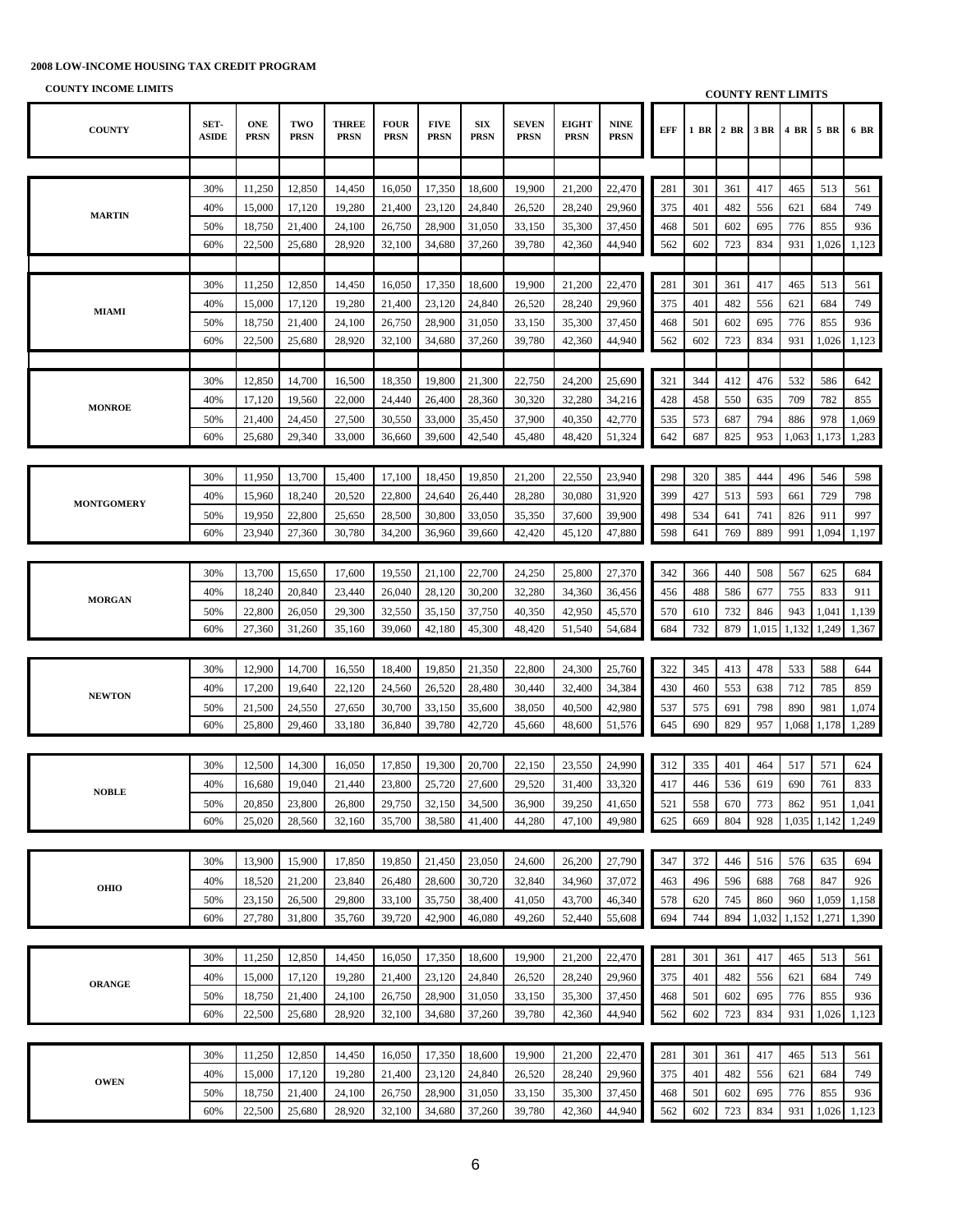| COUNTT TREQUIE LIMITS |                      |                           |                    |                             |                            |                            |                           |                             |                             |                            |            |     | <b>COUNTY RENT LIMITS</b> |      |       |           |       |
|-----------------------|----------------------|---------------------------|--------------------|-----------------------------|----------------------------|----------------------------|---------------------------|-----------------------------|-----------------------------|----------------------------|------------|-----|---------------------------|------|-------|-----------|-------|
| <b>COUNTY</b>         | SET-<br><b>ASIDE</b> | <b>ONE</b><br><b>PRSN</b> | TWO<br><b>PRSN</b> | <b>THREE</b><br><b>PRSN</b> | <b>FOUR</b><br><b>PRSN</b> | <b>FIVE</b><br><b>PRSN</b> | <b>SIX</b><br><b>PRSN</b> | <b>SEVEN</b><br><b>PRSN</b> | <b>EIGHT</b><br><b>PRSN</b> | <b>NINE</b><br><b>PRSN</b> | <b>EFF</b> |     | 1 BR 2 BR                 | 3 BR |       | 4 BR 5 BR | 6 BR  |
|                       |                      |                           |                    |                             |                            |                            |                           |                             |                             |                            |            |     |                           |      |       |           |       |
|                       | 30%                  | 11,250                    | 12,850             | 14,450                      | 16,050                     | 17,350                     | 18,600                    | 19,900                      | 21,200                      | 22,470                     | 281        | 301 | 361                       | 417  | 465   | 513       | 561   |
|                       | 40%                  | 15,000                    | 17,120             | 19,280                      | 21,400                     | 23,120                     | 24,840                    | 26,520                      | 28,240                      | 29,960                     | 375        | 401 | 482                       | 556  | 621   | 684       | 749   |
| <b>PARKE</b>          |                      |                           |                    |                             |                            |                            |                           |                             |                             |                            |            |     |                           |      |       |           |       |
|                       | 50%<br>60%           | 18,750                    | 21,400             | 24,100                      | 26,750                     | 28,900                     | 31,050                    | 33,150                      | 35,300                      | 37,450                     | 468        | 501 | 602                       | 695  | 776   | 855       | 936   |
|                       |                      | 22,500                    | 25,680             | 28,920                      | 32,100                     | 34,680                     | 37,260                    | 39,780                      | 42,360                      | 44,940                     | 562        | 602 | 723                       | 834  | 931   | 1,026     | 1,123 |
|                       |                      |                           |                    |                             |                            |                            |                           |                             |                             |                            |            |     |                           |      |       |           |       |
|                       | 30%                  | 11,250                    | 12,850             | 14,450                      | 16,050                     | 17,350                     | 18,600                    | 19,900                      | 21,200                      | 22,470                     | 281        | 301 | 361                       | 417  | 465   | 513       | 561   |
| <b>PERRY</b>          | 40%                  | 15,000                    | 17,120             | 19,280                      | 21,400                     | 23,120                     | 24,840                    | 26,520                      | 28,240                      | 29,960                     | 375        | 401 | 482                       | 556  | 621   | 684       | 749   |
|                       | 50%                  | 18,750                    | 21,400             | 24,100                      | 26,750                     | 28,900                     | 31,050                    | 33,150                      | 35,300                      | 37,450                     | 468        | 501 | 602                       | 695  | 776   | 855       | 936   |
|                       | 60%                  | 22,500                    | 25,680             | 28,920                      | 32,100                     | 34,680                     | 37,260                    | 39,780                      | 42,360                      | 44,940                     | 562        | 602 | 723                       | 834  | 931   | 1,026     | 1,123 |
|                       |                      |                           |                    |                             |                            |                            |                           |                             |                             |                            |            |     |                           |      |       |           |       |
|                       | 30%                  | 11,250                    | 12,850             | 14,450                      | 16,050                     | 17,350                     | 18,600                    | 19,900                      | 21,200                      | 22,470                     | 281        | 301 | 361                       | 417  | 465   | 513       | 561   |
| <b>PIKE</b>           | 40%                  | 15,000                    | 17,120             | 19,280                      | 21,400                     | 23,120                     | 24,840                    | 26,520                      | 28,240                      | 29,960                     | 375        | 401 | 482                       | 556  | 621   | 684       | 749   |
|                       | 50%                  | 18,750                    | 21,400             | 24,100                      | 26,750                     | 28,900                     | 31,050                    | 33,150                      | 35,300                      | 37,450                     | 468        | 501 | 602                       | 695  | 776   | 855       | 936   |
|                       | 60%                  | 22,500                    | 25,680             | 28,920                      | 32,100                     | 34,680                     | 37,260                    | 39,780                      | 42,360                      | 44,940                     | 562        | 602 | 723                       | 834  | 931   | 1,026     | 1,123 |
|                       |                      |                           |                    |                             |                            |                            |                           |                             |                             |                            |            |     |                           |      |       |           |       |
|                       | 30%                  | 12,900                    | 14,700             | 16,550                      | 18,400                     | 19,850                     | 21,350                    | 22,800                      | 24,300                      | 25,760                     | 322        | 345 | 413                       | 478  | 533   | 588       | 644   |
|                       | 40%                  | 17,200                    | 19,640             | 22,120                      | 24,560                     | 26,520                     | 28,480                    | 30,440                      | 32,400                      | 34,384                     | 430        | 460 | 553                       | 638  | 712   | 785       | 859   |
| <b>PORTER</b>         | 50%                  | 21,500                    | 24,550             | 27,650                      | 30,700                     | 33,150                     | 35,600                    | 38,050                      | 40,500                      | 42,980                     | 537        | 575 | 691                       | 798  | 890   | 981       | 1,074 |
|                       | 60%                  | 25,800                    | 29,460             | 33,180                      | 36,840                     | 39,780                     | 42,720                    | 45,660                      | 48,600                      | 51,576                     | 645        | 690 | 829                       | 957  | 1,068 | 1,178     | 1,289 |
|                       |                      |                           |                    |                             |                            |                            |                           |                             |                             |                            |            |     |                           |      |       |           |       |
|                       |                      |                           |                    |                             |                            |                            |                           |                             |                             |                            |            |     |                           |      |       |           |       |
|                       | 30%                  | 12,550                    | 14,350             | 16,150                      | 17,950                     | 19,400                     | 20,800                    | 22,250                      | 23,700                      | 25,130                     | 313        | 336 | 403                       | 466  | 520   | 574       | 628   |
| <b>POSEY</b>          | 40%                  | 16,760                    | 19,120             | 21,520                      | 23,920                     | 25,840                     | 27,760                    | 29,680                      | 31,560                      | 33,488                     | 419        | 448 | 538                       | 622  | 694   | 765       | 837   |
|                       | 50%                  | 20,950                    | 23,900             | 26,900                      | 29,900                     | 32,300                     | 34,700                    | 37,100                      | 39,450                      | 41,860                     | 523        | 560 | 672                       | 777  | 867   | 956       | 1,046 |
|                       | 60%                  | 25,140                    | 28,680             | 32,280                      | 35,880                     | 38,760                     | 41,640                    | 44,520                      | 47,340                      | 50,232                     | 628        | 672 | 807                       | 933  | 1,041 | 1,148     | 1,255 |
|                       |                      |                           |                    |                             |                            |                            |                           |                             |                             |                            |            |     |                           |      |       |           |       |
|                       | 30%                  | 11,250                    | 12,850             | 14,450                      | 16,050                     | 17,350                     | 18,600                    | 19,900                      | 21,200                      | 22,470                     | 281        | 301 | 361                       | 417  | 465   | 513       | 561   |
| <b>PULASKI</b>        | 40%                  | 15,000                    | 17,120             | 19,280                      | 21,400                     | 23,120                     | 24,840                    | 26,520                      | 28,240                      | 29,960                     | 375        | 401 | 482                       | 556  | 621   | 684       | 749   |
|                       | 50%                  | 18,750                    | 21,400             | 24,100                      | 26,750                     | 28,900                     | 31,050                    | 33,150                      | 35,300                      | 37,450                     | 468        | 501 | 602                       | 695  | 776   | 855       | 936   |
|                       | 60%                  | 22,500                    | 25,680             | 28,920                      | 32,100                     | 34,680                     | 37,260                    | 39,780                      | 42,360                      | 44,940                     | 562        | 602 | 723                       | 834  | 931   | 1,026     | 1,123 |
|                       |                      |                           |                    |                             |                            |                            |                           |                             |                             |                            |            |     |                           |      |       |           |       |
|                       | 30%                  | 11,500                    | 13,100             | 14,750                      | 16,400                     | 17,700                     | 19,000                    | 20,350                      | 21,650                      | 22,960                     | 287        | 307 | 368                       | 426  | 475   | 525       | 574   |
|                       | 40%                  |                           | 15,280 17,480      | 19,640                      | 21,840                     | 23,600                     | 25,320                    | 27,080                      | 28,840                      | 30,576                     | 382        | 409 | 491                       | 568  | 633   | 699       | 764   |
| <b>PUTNAM</b>         | 50%                  | 19,100                    | 21,850             | 24,550                      | 27,300                     | 29,500                     | 31,650                    | 33,850                      | 36,050                      | 38,220                     | 477        | 511 | 613                       | 710  | 791   | 873       | 955   |
|                       | 60%                  | 22,920                    | 26,220             | 29,460                      | 32,760                     | 35,400                     | 37,980                    | 40,620                      | 43,260                      | 45,864                     | 573        | 614 | 736                       | 852  | 949   | 1,048     | 1,146 |
|                       |                      |                           |                    |                             |                            |                            |                           |                             |                             |                            |            |     |                           |      |       |           |       |
|                       | 30%                  | 11,250                    | 12,850             | 14,450                      | 16,050                     | 17,350                     | 18,600                    | 19,900                      | 21,200                      | 22,470                     | 281        | 301 | 361                       | 417  | 465   | 513       | 561   |
|                       | 40%                  | 15,000                    | 17,120             | 19,280                      | 21,400                     | 23,120                     | 24,840                    | 26,520                      | 28,240                      | 29,960                     | 375        | 401 | 482                       | 556  | 621   | 684       | 749   |
| <b>RANDOLPH</b>       | 50%                  | 18,750                    | 21,400             | 24,100                      | 26,750                     | 28,900                     | 31,050                    | 33,150                      | 35,300                      | 37,450                     | 468        | 501 | 602                       | 695  | 776   | 855       | 936   |
|                       | 60%                  | 22,500                    | 25,680             | 28,920                      | 32,100                     | 34,680                     | 37,260                    | 39,780                      | 42,360                      | 44,940                     | 562        | 602 | 723                       | 834  | 931   | 1,026     | 1,123 |
|                       |                      |                           |                    |                             |                            |                            |                           |                             |                             |                            |            |     |                           |      |       |           |       |
|                       |                      |                           |                    |                             |                            |                            |                           |                             |                             |                            |            |     |                           |      |       |           |       |
|                       | 30%                  | 11,600                    | 13,250             | 14,900                      | 16,550                     | 17,900                     | 19,200                    | 20,550                      | 21,850                      | 23,170                     | 290        | 310 | 372                       | 430  | 480   | 530       | 579   |
| <b>RIPLEY</b>         | 40%                  | 15,440                    | 17,640             | 19,840                      | 22,080                     | 23,840                     | 25,600                    | 27,360                      | 29,120                      | 30,912                     | 386        | 413 | 496                       | 574  | 640   | 706       | 772   |
|                       | 50%                  | 19,300                    | 22,050             | 24,800                      | 27,600                     | 29,800                     | 32,000                    | 34,200                      | 36,400                      | 38,640                     | 482        | 516 | 620                       | 717  | 800   | 882       | 966   |
|                       | 60%                  | 23,160                    | 26,460             | 29,760                      | 33,120                     | 35,760                     | 38,400                    | 41,040                      | 43,680                      | 46,368                     | 579        | 620 | 744                       | 861  | 960   | 1,059     | 1,159 |
|                       |                      |                           |                    |                             |                            |                            |                           |                             |                             |                            |            |     |                           |      |       |           |       |
|                       | 30%                  | 11,250                    | 12,850             | 14,450                      | 16,050                     | 17,350                     | 18,600                    | 19,900                      | 21,200                      | 22,470                     | 281        | 301 | 361                       | 417  | 465   | 513       | 561   |
| <b>RUSH</b>           | 40%                  | 15,000                    | 17,120             | 19,280                      | 21,400                     | 23,120                     | 24,840                    | 26,520                      | 28,240                      | 29,960                     | 375        | 401 | 482                       | 556  | 621   | 684       | 749   |
|                       | 50%                  | 18,750                    | 21,400             | 24,100                      | 26,750                     | 28,900                     | 31,050                    | 33,150                      | 35,300                      | 37,450                     | 468        | 501 | 602                       | 695  | 776   | 855       | 936   |
|                       | 60%                  | 22,500                    | 25,680             | 28,920                      | 32,100                     | 34,680                     | 37,260                    | 39,780                      | 42,360                      | 44,940                     | 562        | 602 | 723                       | 834  | 931   | 1,026     | 1,123 |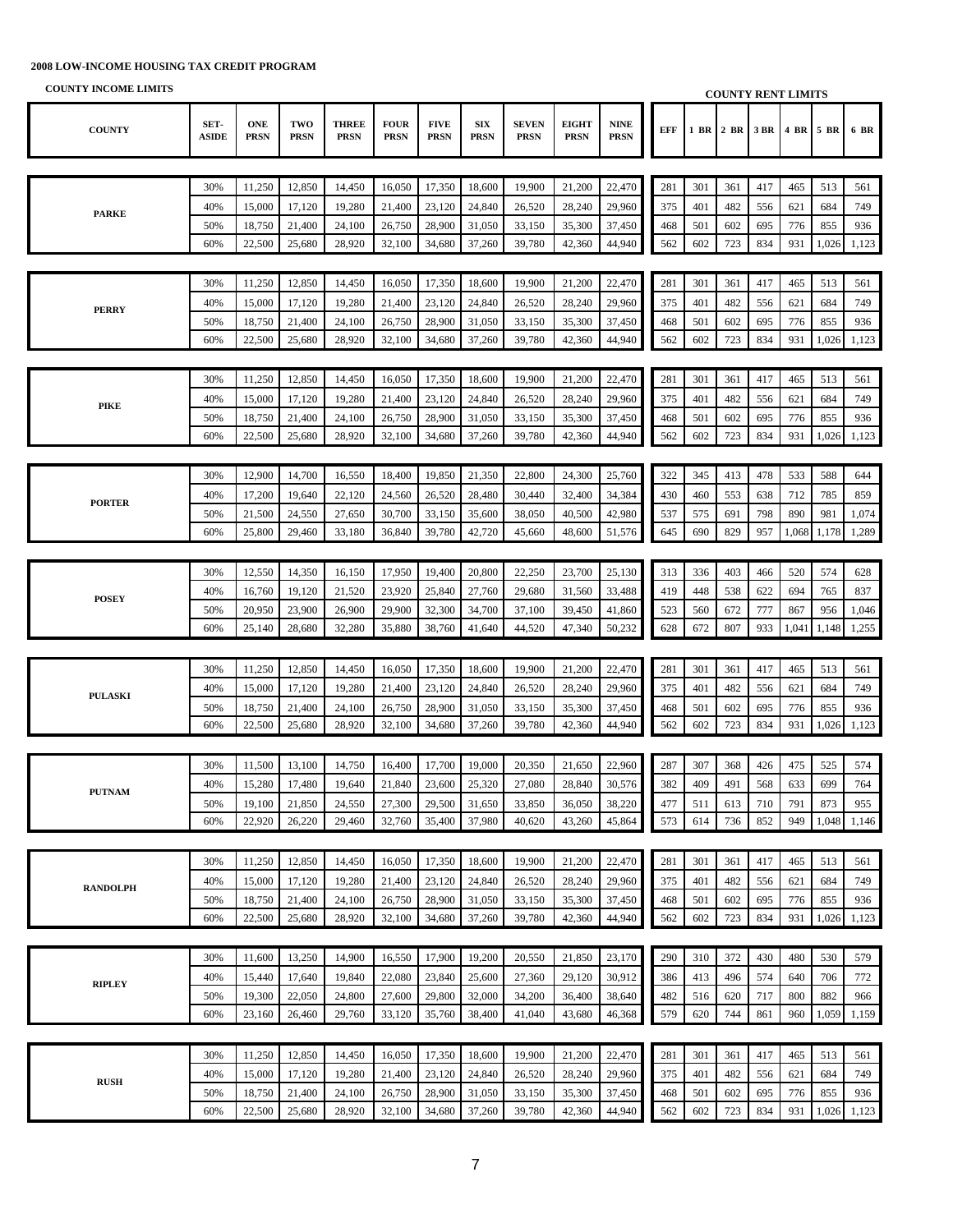| <b>COUNTY INCOME LIMITS</b> |               |                           |                    |                             |                            |                            |                            |                             |                             |                            |            |     |           |       | <b>COUNTY RENT LIMITS</b> |       |       |
|-----------------------------|---------------|---------------------------|--------------------|-----------------------------|----------------------------|----------------------------|----------------------------|-----------------------------|-----------------------------|----------------------------|------------|-----|-----------|-------|---------------------------|-------|-------|
| <b>COUNTY</b>               | SET-<br>ASIDE | <b>ONE</b><br><b>PRSN</b> | TWO<br><b>PRSN</b> | <b>THREE</b><br><b>PRSN</b> | <b>FOUR</b><br><b>PRSN</b> | <b>FIVE</b><br><b>PRSN</b> | ${\bf SIX}$<br><b>PRSN</b> | <b>SEVEN</b><br><b>PRSN</b> | <b>EIGHT</b><br><b>PRSN</b> | <b>NINE</b><br><b>PRSN</b> | <b>EFF</b> |     | 1 BR 2 BR | 3 BR  | 4 BR 5 BR                 |       | 6 BR  |
|                             |               |                           |                    |                             |                            |                            |                            |                             |                             |                            |            |     |           |       |                           |       |       |
|                             | 30%           | 12,500                    | 14,300             | 16,050                      | 17,850                     | 19,300                     | 20,700                     | 22,150                      | 23,550                      | 24,990                     | 312        | 335 | 401       | 464   | 517                       | 571   | 624   |
|                             | 40%           | 16,680                    | 19,040             | 21,440                      | 23,800                     | 25,720                     | 27,600                     | 29,520                      | 31,400                      | 33,320                     | 417        | 446 | 536       | 619   | 690                       | 761   | 833   |
| <b>ST JOSEPH</b>            | 50%           | 20,850                    | 23,800             | 26,800                      | 29,750                     | 32,150                     | 34,500                     | 36,900                      | 39,250                      | 41,650                     | 521        | 558 | 670       | 773   | 862                       | 951   | 1,041 |
|                             | 60%           | 25,020                    | 28,560             | 32,160                      | 35,700                     | 38,580                     | 41,400                     | 44,280                      | 47,100                      | 49,980                     | 625        | 669 | 804       | 928   | 1,035                     | 1,142 | 1,249 |
|                             |               |                           |                    |                             |                            |                            |                            |                             |                             |                            |            |     |           |       |                           |       |       |
|                             | 30%           | 12,200                    | 13,950             | 15,700                      | 17,450                     | 18,850                     | 20,250                     | 21,650                      | 23,050                      | 24,430                     | 305        | 326 | 392       | 453   | 506                       | 558   | 610   |
|                             | 40%           | 16,280                    | 18,640             | 20,960                      | 23,280                     | 25,160                     | 27,000                     | 28,880                      | 30,720                      | 32,592                     | 407        | 436 | 524       | 605   | 675                       | 745   | 814   |
| <b>SCOTT</b>                | 50%           | 20,350                    | 23,300             | 26,200                      | 29,100                     | 31,450                     | 33,750                     | 36,100                      | 38,400                      | 40,740                     | 508        | 545 | 655       | 756   | 843                       | 931   | 1,018 |
|                             | 60%           | 24,420                    | 27,960             | 31,440                      | 34,920                     | 37,740                     | 40,500                     | 43,320                      | 46,080                      | 48,888                     | 610        | 654 | 786       | 908   | 1,012                     | 1,117 | 1,222 |
|                             |               |                           |                    |                             |                            |                            |                            |                             |                             |                            |            |     |           |       |                           |       |       |
|                             | 30%           | 13,700                    | 15,650             | 17,600                      | 19,550                     | 21,100                     | 22,700                     | 24,250                      | 25,800                      | 27,370                     | 342        | 366 | 440       | 508   | 567                       | 625   | 684   |
| <b>SHELBY</b>               | 40%           | 18,240                    | 20,840             | 23,440                      | 26,040                     | 28,120                     | 30,200                     | 32,280                      | 34,360                      | 36,456                     | 456        | 488 | 586       | 677   | 755                       | 833   | 911   |
|                             | 50%           | 22,800                    | 26,050             | 29,300                      | 32,550                     | 35,150                     | 37,750                     | 40,350                      | 42,950                      | 45,570                     | 570        | 610 | 732       | 846   | 943                       | 1,041 | 1,139 |
|                             | 60%           | 27,360                    | 31,260             | 35,160                      | 39,060                     | 42,180                     | 45,300                     | 48,420                      | 51,540                      | 54,684                     | 684        | 732 | 879       | 1,015 | 1,132                     | 1,249 | 1,367 |
|                             |               |                           |                    |                             |                            |                            |                            |                             |                             |                            |            |     |           |       |                           |       |       |
|                             | 30%           | 11,950                    | 13,650             | 15,350                      | 17,050                     | 18,400                     | 19,800                     | 21,150                      | 22,500                      | 23,870                     | 298        | 320 | 383       | 443   | 495                       | 545   | 596   |
| <b>SPENCER</b>              | 40%           | 15,920                    | 18,200             | 20,480                      | 22,760                     | 24,600                     | 26,400                     | 28,240                      | 30,040                      | 31,864                     | 398        | 426 | 512       | 592   | 660                       | 728   | 796   |
|                             | 50%           | 19,900                    | 22,750             | 25,600                      | 28,450                     | 30,750                     | 33,000                     | 35,300                      | 37,550                      | 39,830                     | 497        | 533 | 640       | 740   | 825                       | 910   | 995   |
|                             | 60%           | 23,880                    | 27,300             | 30,720                      | 34,140                     | 36,900                     | 39,600                     | 42,360                      | 45,060                      | 47,796                     | 597        | 639 | 768       | 888   | 990                       | 1,092 | 1,194 |
|                             |               |                           |                    |                             |                            |                            |                            |                             |                             |                            |            |     |           |       |                           |       |       |
|                             | 30%           | 11,250                    | 12,850             | 14,450                      | 16,050                     | 17,350                     | 18,600                     | 19,900                      | 21,200                      | 22,470                     | 281        | 301 | 361       | 417   | 465                       | 513   | 561   |
| <b>STARKE</b>               | 40%           | 15,000                    | 17,120             | 19,280                      | 21,400                     | 23,120                     | 24,840                     | 26,520                      | 28,240                      | 29,960                     | 375        | 401 | 482       | 556   | 621                       | 684   | 749   |
|                             | 50%           | 18,750                    | 21,400             | 24,100                      | 26,750                     | 28,900                     | 31,050                     | 33,150                      | 35,300                      | 37,450                     | 468        | 501 | 602       | 695   | 776                       | 855   | 936   |
|                             | 60%           | 22,500                    | 25,680             | 28,920                      | 32,100                     | 34,680                     | 37,260                     | 39,780                      | 42,360                      | 44,940                     | 562        | 602 | 723       | 834   | 931                       | 1,026 | 1,123 |
|                             |               |                           |                    |                             |                            |                            |                            |                             |                             |                            |            |     |           |       |                           |       |       |
|                             | 30%           | 12,300                    | 14,100             | 15,850                      | 17,600                     | 19,000                     | 20,400                     | 21,800                      | 23,250                      | 24,640                     | 307        | 330 | 396       | 457   | 510                       | 563   | 616   |
| <b>STEUBEN</b>              | 40%           | 16,440                    | 18,800             | 21,120                      | 23,480                     | 25,360                     | 27,240                     | 29,120                      | 31,000                      | 32,872                     | 411        | 440 | 528       | 610   | 681                       | 751   | 821   |
|                             | 50%           | 20,550                    | 23,500             | 26,400                      | 29,350                     | 31,700                     | 34,050                     | 36,400                      | 38,750                      | 41,090                     | 513        | 550 | 660       | 763   | 851                       | 939   | 1,027 |
|                             | 60%           | 24,660                    | 28,200             | 31,680                      | 35,220                     | 38,040                     | 40,860                     | 43,680                      | 46,500                      | 49,308                     | 616        | 660 | 792       | 915   | 1,021                     | 1,127 | 1,232 |
|                             |               |                           |                    |                             |                            |                            |                            |                             |                             |                            |            |     |           |       |                           |       |       |
|                             | 30%           | 11,250                    | 12,850             | 14,450                      | 16,050                     | 17,350                     | 18,600                     | 19,900                      | 21,200                      | 22,470                     | 281        | 301 | 361       | 417   | 465                       | 513   | 561   |
| <b>SULLIVAN</b>             | 40%           | 15.000                    | 17.120             | 19.280                      | 21.400                     | 23,120                     | 24,840                     | 26.520                      | 28,240                      | 29.960                     | 375        | 401 | 482       | 556   | 621                       | 684   | 749   |
|                             | 50%           | 18,750                    | 21,400             | 24,100                      | 26,750                     | 28,900                     | 31,050                     | 33,150                      | 35,300                      | 37,450                     | 468        | 501 | 602       | 695   | 776                       | 855   | 936   |
|                             | 60%           | 22,500                    | 25,680             | 28,920                      | 32,100                     | 34,680                     | 37,260                     | 39,780                      | 42,360                      | 44,940                     | 562        | 602 | 723       | 834   | 931                       | 1,026 | 1,123 |
|                             |               |                           |                    |                             |                            |                            |                            |                             |                             |                            |            |     |           |       |                           |       |       |
|                             | 30%           | 11,250                    | 12,850             | 14,450                      | 16,050                     | 17,350                     | 18,600                     | 19,900                      | 21,200                      | 22,470                     | 281        | 301 | 361       | 417   | 465                       | 513   | 561   |
| <b>SWITZERLAND</b>          | 40%           | 15,000                    | 17,120             | 19,280                      | 21,400                     | 23,120                     | 24,840                     | 26,520                      | 28,240                      | 29,960                     | 375        | 401 | 482       | 556   | 621                       | 684   | 749   |
|                             | 50%           | 18,750                    | 21,400             | 24,100                      | 26,750                     | 28,900                     | 31,050                     | 33,150                      | 35,300                      | 37,450                     | 468        | 501 | 602       | 695   | 776                       | 855   | 936   |
|                             | 60%           | 22,500                    | 25,680             | 28,920                      | 32,100                     | 34,680                     | 37,260                     | 39,780                      | 42,360                      | 44,940                     | 562        | 602 | 723       | 834   | 931                       | 1,026 | 1,123 |
|                             |               |                           |                    |                             |                            |                            |                            |                             |                             |                            |            |     |           |       |                           |       |       |
|                             | 30%           | 12,550                    | 14,350             | 16,150                      | 17,950                     | 19,400                     | 20,800                     | 22,250                      | 23,700                      | 25,130                     | 313        | 336 | 403       | 466   | 520                       | 574   | 628   |
| <b>TIPPECANOE</b>           | 40%           | 16,760                    | 19,160             | 21,560                      | 23,960                     | 25,880                     | 27,800                     | 29,720                      | 31,640                      | 33,544                     | 419        | 449 | 539       | 623   | 695                       | 767   | 838   |
|                             | 50%           | 20,950                    | 23,950             | 26,950                      | 29,950                     | 32,350                     | 34,750                     | 37,150                      | 39,550                      | 41,930                     | 523        | 561 | 673       | 778   | 868                       | 958   | 1,048 |
|                             | 60%           | 25,140                    | 28,740             | 32,340                      | 35,940                     | 38,820                     | 41,700                     | 44,580                      | 47,460                      | 50,316                     | 628        | 673 | 808       | 934   | 1,042                     | 1,150 | 1,257 |
|                             |               |                           |                    |                             |                            |                            |                            |                             |                             |                            |            |     |           |       |                           |       |       |
|                             | 30%           | 13,050                    | 14,900             | 16,800                      | 18,650                     | 20,150                     | 21,650                     | 23,150                      | 24,600                      | 26,110                     | 326        | 349 | 420       | 485   | 541                       | 596   | 652   |
| <b>TIPTON</b>               | 40%           | 17,400                    | 19,920             | 22,400                      | 24,880                     | 26,880                     | 28,880                     | 30,840                      | 32,840                      | 34,832                     | 435        | 466 | 560       | 647   | 722                       | 796   | 870   |
|                             | 50%           | 21,750                    | 24,900             | 28,000                      | 31,100                     | 33,600                     | 36,100                     | 38,550                      | 41,050                      | 43,540                     | 543        | 583 | 700       | 808   | 902                       | 995   | 1,088 |
|                             | 60%           | 26,100                    | 29,880             | 33,600                      | 37,320                     | 40,320                     | 43,320                     | 46,260                      | 49,260                      | 52,248                     | 652        | 699 | 840       | 970   | 1,083                     | 1,194 | 1,306 |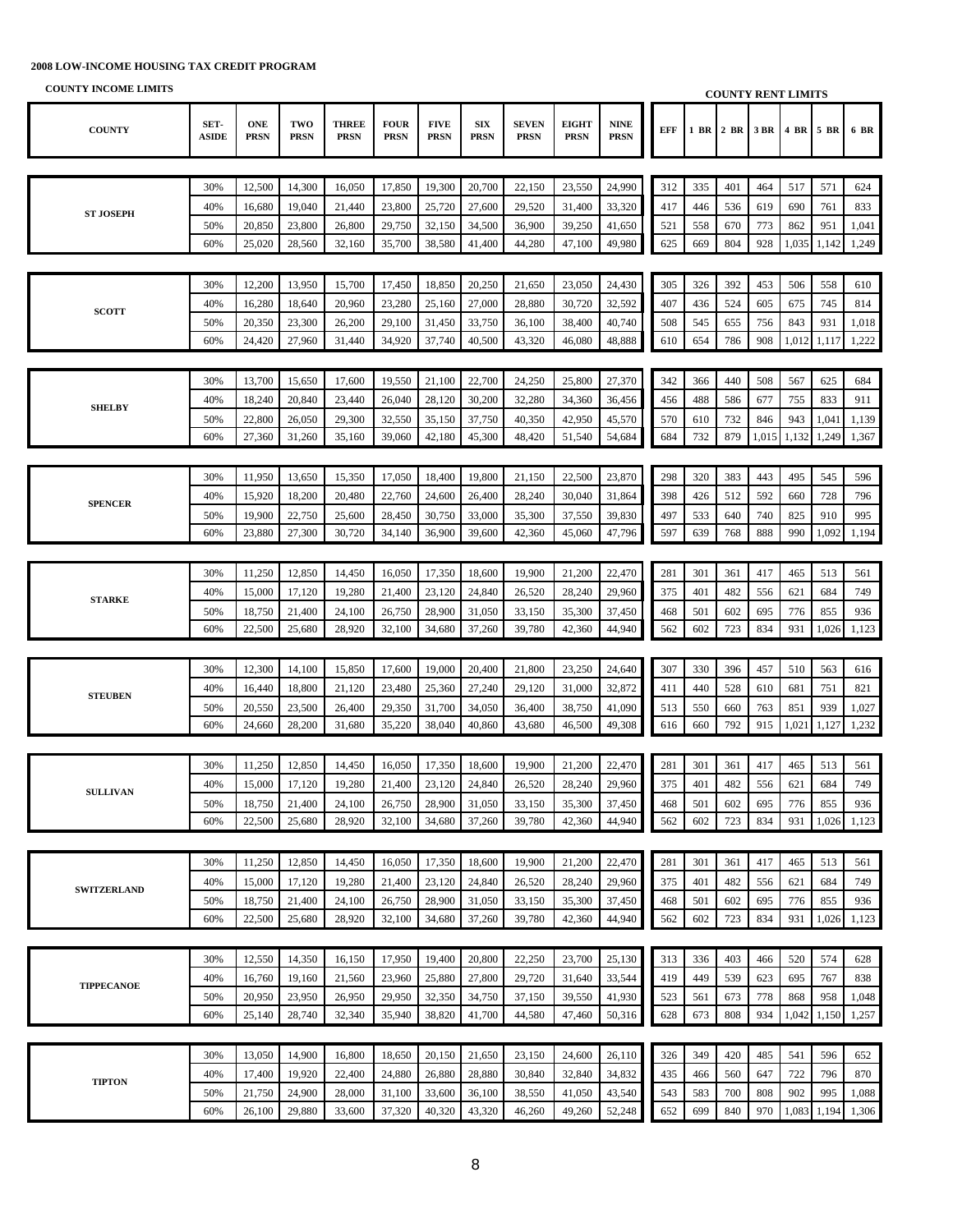| COUNTT THOUGHE LIBRITIO |                      |                           |                    |                             |                            |                            |                           |                             |                             |                            |     |            |      |      | <b>COUNTY RENT LIMITS</b> |              |                |
|-------------------------|----------------------|---------------------------|--------------------|-----------------------------|----------------------------|----------------------------|---------------------------|-----------------------------|-----------------------------|----------------------------|-----|------------|------|------|---------------------------|--------------|----------------|
| <b>COUNTY</b>           | SET-<br><b>ASIDE</b> | <b>ONE</b><br><b>PRSN</b> | TWO<br><b>PRSN</b> | <b>THREE</b><br><b>PRSN</b> | <b>FOUR</b><br><b>PRSN</b> | <b>FIVE</b><br><b>PRSN</b> | <b>SIX</b><br><b>PRSN</b> | <b>SEVEN</b><br><b>PRSN</b> | <b>EIGHT</b><br><b>PRSN</b> | <b>NINE</b><br><b>PRSN</b> | EFF | 1 BR       | 2 BR | 3 BR | 4 BR 5 BR                 |              | 6 BR           |
|                         |                      |                           |                    |                             |                            |                            |                           |                             |                             |                            |     |            |      |      |                           |              |                |
|                         | 30%                  | 11,250                    | 12,850             | 14,450                      | 16,050                     | 17,350                     | 18,600                    | 19,900                      | 21,200                      | 22,470                     | 281 | 301        | 361  | 417  | 465                       | 513          | 561            |
|                         | 40%                  | 15,000                    | 17,120             | 19,280                      | 21,400                     | 23,120                     | 24,840                    | 26,520                      | 28,240                      | 29,960                     | 375 | 401        | 482  | 556  | 621                       | 684          | 749            |
| <b>UNION</b>            | 50%                  | 18,750                    | 21,400             | 24,100                      | 26,750                     | 28,900                     | 31,050                    | 33,150                      | 35,300                      | 37,450                     | 468 | 501        | 602  | 695  | 776                       | 855          | 936            |
|                         | 60%                  | 22,500                    | 25,680             | 28,920                      | 32,100                     | 34,680                     | 37,260                    | 39,780                      | 42,360                      | 44,940                     | 562 | 602        | 723  | 834  | 931                       | 1,026        | 1,123          |
|                         |                      |                           |                    |                             |                            |                            |                           |                             |                             |                            |     |            |      |      |                           |              |                |
|                         | 30%                  | 12,550                    | 14,350             | 16,150                      | 17,950                     | 19,400                     | 20,800                    | 22,250                      | 23,700                      | 25,130                     | 313 | 336        | 403  | 466  | 520                       | 574          | 628            |
|                         | 40%                  | 16,760                    | 19,120             | 21,520                      | 23,920                     | 25,840                     | 27,760                    | 29,680                      | 31,560                      | 33,488                     | 419 | 448        | 538  | 622  | 694                       | 765          | 837            |
| <b>VANDERBURG</b>       | 50%                  | 20,950                    |                    |                             | 29,900                     | 32,300                     |                           |                             |                             |                            | 523 |            | 672  | 777  | 867                       |              |                |
|                         | 60%                  | 25,140                    | 23,900<br>28,680   | 26,900<br>32,280            | 35,880                     | 38,760                     | 34,700<br>41,640          | 37,100<br>44,520            | 39,450<br>47,340            | 41,860<br>50,232           | 628 | 560<br>672 | 807  | 933  | 1,041                     | 956<br>1,148 | 1,046<br>1,255 |
|                         |                      |                           |                    |                             |                            |                            |                           |                             |                             |                            |     |            |      |      |                           |              |                |
|                         |                      |                           |                    |                             |                            |                            |                           |                             |                             |                            |     |            |      |      |                           |              |                |
|                         | 30%                  | 11,250                    | 12,850             | 14,450                      | 16,050                     | 17,350                     | 18,600                    | 19,900                      | 21,200                      | 22,470                     | 281 | 301        | 361  | 417  | 465                       | 513          | 561            |
| <b>VERMILLION</b>       | 40%                  | 15,000                    | 17,120             | 19,280                      | 21,400                     | 23,120                     | 24,840                    | 26,520                      | 28,240                      | 29,960                     | 375 | 401        | 482  | 556  | 621                       | 684          | 749            |
|                         | 50%                  | 18,750                    | 21,400             | 24,100                      | 26,750                     | 28,900                     | 31,050                    | 33,150                      | 35,300                      | 37,450                     | 468 | 501        | 602  | 695  | 776                       | 855          | 936            |
|                         | 60%                  | 22,500                    | 25,680             | 28,920                      | 32,100                     | 34,680                     | 37,260                    | 39,780                      | 42,360                      | 44,940                     | 562 | 602        | 723  | 834  | 931                       | 1,026        | 1,123          |
|                         |                      |                           |                    |                             |                            |                            |                           |                             |                             |                            |     |            |      |      |                           |              |                |
|                         | 30%                  | 11,250                    | 12,850             | 14,450                      | 16,050                     | 17,350                     | 18,600                    | 19,900                      | 21,200                      | 22,470                     | 281 | 301        | 361  | 417  | 465                       | 513          | 561            |
| <b>VIGO</b>             | 40%                  | 15,000                    | 17,120             | 19,280                      | 21,400                     | 23,120                     | 24,840                    | 26,520                      | 28,240                      | 29,960                     | 375 | 401        | 482  | 556  | 621                       | 684          | 749            |
|                         | 50%                  | 18,750                    | 21,400             | 24,100                      | 26,750                     | 28,900                     | 31,050                    | 33,150                      | 35,300                      | 37,450                     | 468 | 501        | 602  | 695  | 776                       | 855          | 936            |
|                         | 60%                  | 22,500                    | 25,680             | 28,920                      | 32,100                     | 34,680                     | 37,260                    | 39,780                      | 42,360                      | 44,940                     | 562 | 602        | 723  | 834  | 931                       | 1,026        | 1,123          |
|                         |                      |                           |                    |                             |                            |                            |                           |                             |                             |                            |     |            |      |      |                           |              |                |
|                         | 30%                  | 11,550                    | 13,200             | 14,850                      | 16,500                     | 17,800                     | 19,150                    | 20,450                      | 21,800                      | 23,100                     | 288 | 309        | 371  | 428  | 478                       | 528          | 577            |
| <b>WABASH</b>           | 40%                  | 15,400                    | 17,600             | 19,800                      | 22,000                     | 23,760                     | 25,520                    | 27,280                      | 29,040                      | 30,800                     | 385 | 412        | 495  | 572  | 638                       | 704          | 770            |
|                         | 50%                  | 19,250                    | 22,000             | 24,750                      | 27,500                     | 29,700                     | 31,900                    | 34,100                      | 36,300                      | 38,500                     | 481 | 515        | 618  | 715  | 797                       | 880          | 962            |
|                         | 60%                  | 23,100                    | 26,400             | 29,700                      | 33,000                     | 35,640                     | 38,280                    | 40,920                      | 43,560                      | 46,200                     | 577 | 618        | 742  | 858  | 957                       | 1,056        | 1,155          |
|                         |                      |                           |                    |                             |                            |                            |                           |                             |                             |                            |     |            |      |      |                           |              |                |
|                         | 30%                  | 12,050                    | 13,750             | 15,500                      | 17,200                     | 18,600                     | 19,950                    | 21,350                      | 22,700                      | 24,080                     | 301 | 322        | 387  | 447  | 498                       | 550          | 602            |
| <b>WARREN</b>           | 40%                  | 16,080                    | 18,360             | 20,680                      | 22,960                     | 24,800                     | 26,640                    | 28,480                      | 30,320                      | 32,144                     | 402 | 430        | 517  | 597  | 666                       | 735          | 803            |
|                         | 50%                  | 20,100                    | 22,950             | 25,850                      | 28,700                     | 31,000                     | 33,300                    | 35,600                      | 37,900                      | 40,180                     | 502 | 538        | 646  | 746  | 832                       | 918          | 1,004          |
|                         | 60%                  | 24,120                    | 27,540             | 31,020                      | 34,440                     | 37,200                     | 39,960                    | 42,720                      | 45,480                      | 48,216                     | 603 | 645        | 775  | 895  | 999                       | 1,102        | 1,205          |
|                         |                      |                           |                    |                             |                            |                            |                           |                             |                             |                            |     |            |      |      |                           |              |                |
|                         | 30%                  | 12,550                    | 14,350             | 16,150                      | 17,950                     | 19,400                     | 20,800                    | 22,250                      | 23,700                      | 25,130                     | 313 | 336        | 403  | 466  | 520                       | 574          | 628            |
| <b>WARRICK</b>          | 40%                  | 16,760                    | 19.120             | 21,520                      | 23,920                     | 25,840                     | 27,760                    | 29,680                      | 31,560                      | 33,488                     | 419 | 448        | 538  | 622  | 694                       | 765          | 837            |
|                         | 50%                  | 20,950                    | 23,900             | 26,900                      | 29,900                     | 32,300                     | 34,700                    | 37,100                      | 39,450                      | 41,860                     | 523 | 560        | 672  | 777  | 867                       | 956          | 1,046          |
|                         | 60%                  | 25,140                    | 28,680             | 32,280                      | 35,880                     | 38,760                     | 41,640                    | 44,520                      | 47,340                      | 50,232                     | 628 | 672        | 807  | 933  | 1,041                     | 1,148        | 1,255          |
|                         |                      |                           |                    |                             |                            |                            |                           |                             |                             |                            |     |            |      |      |                           |              |                |
|                         | 30%                  | 11,100                    | 12,700             | 14,250                      | 15,850                     | 17,100                     | 18,400                    | 19,650                      | 20,900                      | 22,190                     | 277 | 297        | 356  | 411  | 460                       | 506          | 554            |
| <b>WASHINGTON</b>       | 40%                  | 14,760                    | 16,880             | 19,000                      | 21,120                     | 22,800                     | 24,480                    | 26,160                      | 27,840                      | 29,568                     | 369 | 395        | 475  | 549  | 612                       | 675          | 739            |
|                         | 50%                  | 18,450                    | 21,100             | 23,750                      | 26,400                     | 28,500                     | 30,600                    | 32,700                      | 34,800                      | 36,960                     | 461 | 494        | 593  | 686  | 765                       | 843          | 924            |
|                         | 60%                  | 22,140                    | 25,320             | 28,500                      | 31,680                     | 34,200                     | 36,720                    | 39,240                      | 41,760                      | 44,352                     | 553 | 593        | 712  | 823  | 918                       | 1,012        | 1,108          |
|                         |                      |                           |                    |                             |                            |                            |                           |                             |                             |                            |     |            |      |      |                           |              |                |
|                         | 30%                  | 11,250                    | 12,850             | 14,450                      | 16,050                     | 17,350                     | 18,600                    | 19,900                      | 21,200                      | 22,470                     | 281 | 301        | 361  | 417  | 465                       | 513          | 561            |
|                         | 40%                  | 15,000                    | 17,120             | 19,280                      | 21,400                     | 23,120                     | 24,840                    | 26,520                      | 28,240                      | 29,960                     | 375 | 401        | 482  | 556  | 621                       | 684          | 749            |
| <b>WAYNE</b>            | 50%                  | 18,750                    | 21,400             | 24,100                      | 26,750                     | 28,900                     | 31,050                    | 33,150                      | 35,300                      | 37,450                     | 468 | 501        | 602  | 695  | 776                       | 855          | 936            |
|                         | 60%                  | 22,500                    | 25,680             | 28,920                      | 32,100                     | 34,680                     | 37,260                    | 39,780                      | 42,360                      | 44,940                     | 562 | 602        | 723  | 834  | 931                       | 1,026        | 1,123          |
|                         |                      |                           |                    |                             |                            |                            |                           |                             |                             |                            |     |            |      |      |                           |              |                |
|                         | 30%                  | 12,900                    | 14,700             | 16,550                      | 18,400                     | 19,850                     | 21,350                    | 22,800                      | 24,300                      | 25,760                     | 322 | 345        | 413  | 478  | 533                       | 588          | 644            |
|                         | 40%                  | 17,160                    | 19,600             | 22,080                      | 24,520                     | 26,480                     | 28,440                    | 30,400                      | 32,360                      | 34,328                     | 429 | 459        | 552  | 637  | 711                       | 784          | 858            |
| <b>WELLS</b>            | 50%                  | 21,450                    | 24,500             | 27,600                      | 30,650                     | 33,100                     | 35,550                    | 38,000                      | 40,450                      | 42,910                     | 536 | 574        | 690  | 796  | 888                       | 980          | 1,072          |
|                         | 60%                  | 25,740                    | 29,400             | 33,120                      | 36,780                     | 39,720                     | 42,660                    | 45,600                      | 48,540                      | 51,492                     | 643 | 689        | 828  | 956  | 1,066                     | 1,176        | 1,287          |